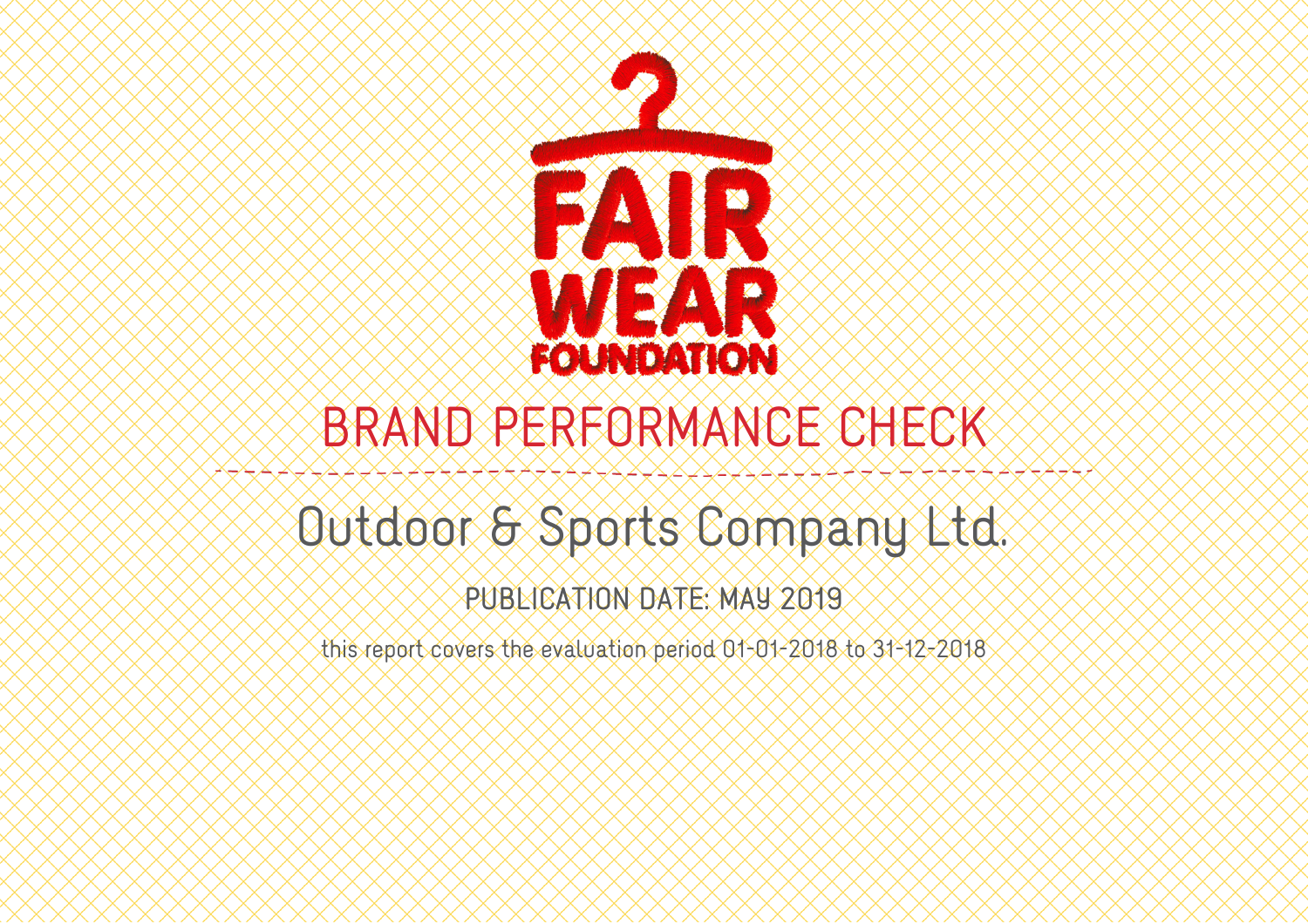#### ABOUT THE BRAND PERFORMANCE CHECK

Fair Wear Foundation believes that improving conditions for apparel product location workers requires change at many levels. Traditional efforts to improve conditions focus primarily on the product location. FWF, however, believes that the management decisions of clothing brands have an enormous influence for good or ill on product location conditions.

FWF's Brand Performance Check is a tool to evaluate and report on the activities of FWF's member companies. The Checks examine how member company management systems support FWF's Code of Labour Practices. They evaluate the parts of member company supply chains where clothing is assembled. This is the most labour intensive part of garment supply chains, and where brands can have the most influence over working conditions.

In most apparel supply chains, clothing brands do not own product locations, and most product locations work for many different brands. This means that in most cases FWF member companies have influence, but not direct control, over working conditions. As a result, the Brand Performance Checks focus primarily on verifying the efforts of member companies. Outcomes at the product location level are assessed via audits and complaint reports, however the complexity of the supply chains means that even the best efforts of FWF member companies cannot guarantee results.

Even if outcomes at the product location level cannot be guaranteed, the importance of good management practices by member companies cannot be understated. Even one concerned customer at a product location can have significant positive impacts on a range of issues like health and safety conditions or freedom of association. And if one customer at a product location can demonstrate that improvements are possible, other customers no longer have an excuse not to act. The development and sharing of these types of best practices has long been a core part of FWF's work.

The Brand Performance Check system is designed to accommodate the range of structures and strengths that different companies have, and reflects the different ways that brands can support better working conditions.

This report is based on interviews with member company employees who play important roles in the management of supply chains, and a variety of documentation sources, financial records, supplier data. The findings from the Brand Performance Check are summarized and published at www.fairwear.org. The online Brand Performance Check Guide provides more information about the indicators.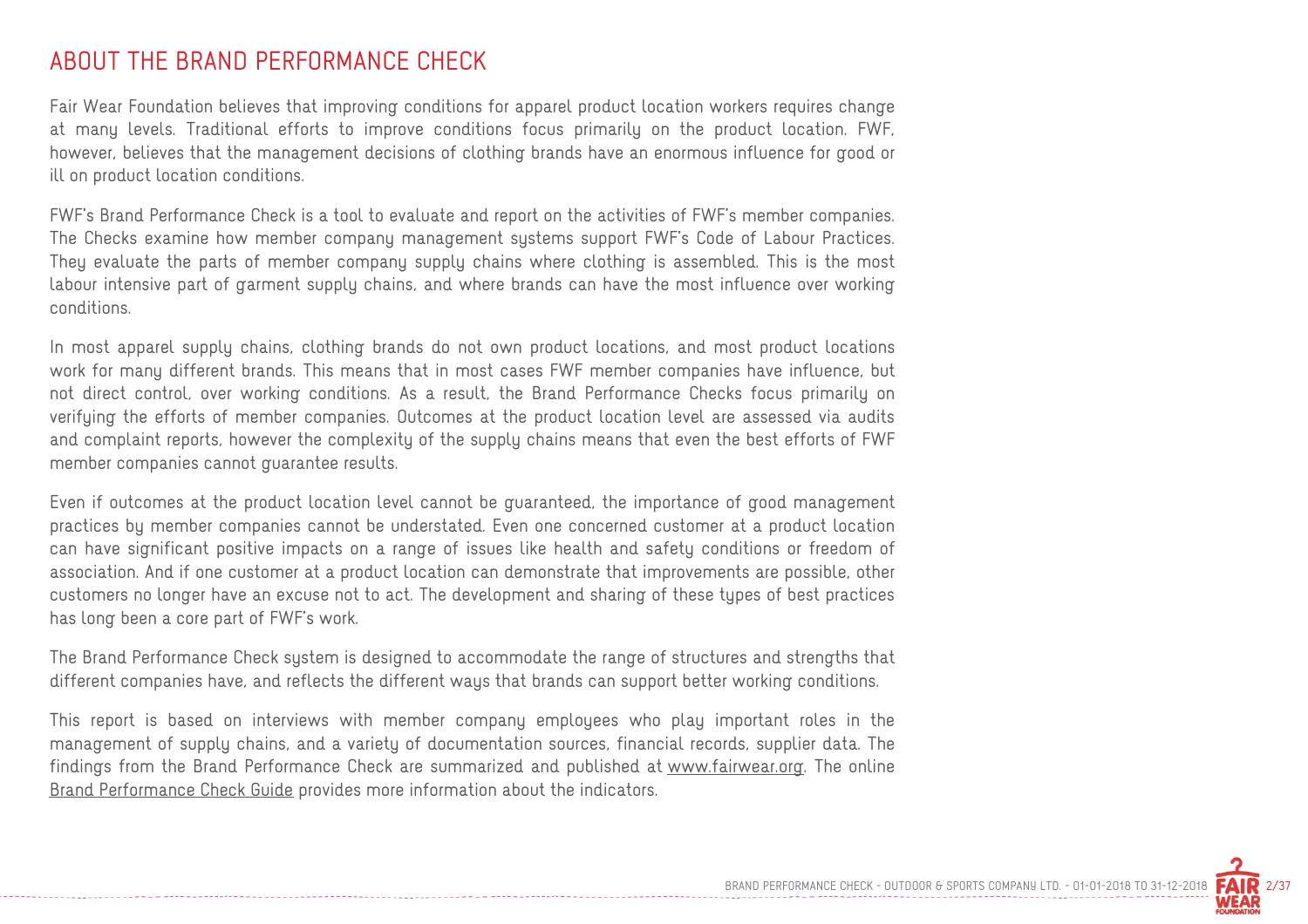### BRAND PERFORMANCE CHECK OVERVIEW

-------------------

#### Outdoor & Sports Company Ltd. Evaluation Period: 01-01-2018 to 31-12-2018

| MEMBER COMPANY INFORMATION                                                                |                                                                                                    |
|-------------------------------------------------------------------------------------------|----------------------------------------------------------------------------------------------------|
| Headquarters:                                                                             | Cheshire, United Kingdom                                                                           |
| Member since:                                                                             | $01 - 07 - 2012$                                                                                   |
| Product types:                                                                            | Sportswear                                                                                         |
| Production in countries where FWF is active:                                              | Bulgaria, China, India, Indonesia, Myanmar, Viet Nam                                               |
| Production in other countries:                                                            | Hungary, Malaysia, Philippines, Portugal, Serbia, Ukraine, United Arab Emirates,<br>United Kingdom |
| <b>BASIC REQUIREMENTS</b>                                                                 |                                                                                                    |
| Workplan and projected production location data for upcoming year have been<br>submitted? | Yes                                                                                                |
| Actual production location data for evaluation period was submitted?                      | Yes                                                                                                |
|                                                                                           |                                                                                                    |
| Membership fee has been paid?                                                             | Yes                                                                                                |
| <b>SCORING OVERVIEW</b>                                                                   |                                                                                                    |
| % of own production under monitoring                                                      | 90%                                                                                                |
| Benchmarking score                                                                        | 75                                                                                                 |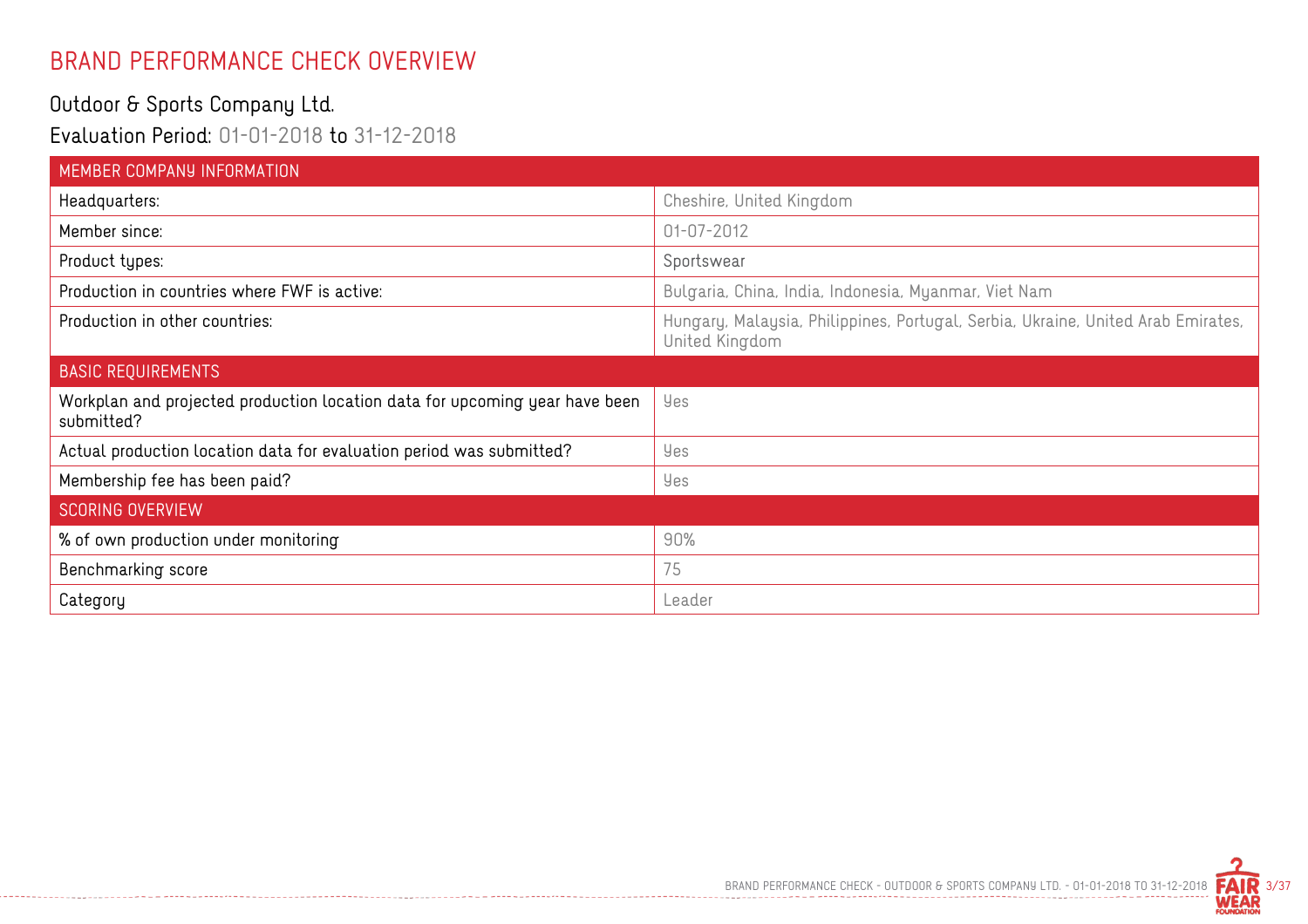#### Summary:

OSC has shown advanced results on performance indicators, especially with its work on planning processes and complaint handling. With a monitoring percentage of 90% and a total benchmarking score of 75, the brand is classified as a leader.

Compared to last year, OSC has consistently performed well. Strong areas are: the production planning system and focus in preventing excessive overtime, insight into labour costs of the workers for 99% of the production locations, making sure that production locations pay minimum wages to their workers, cooperation with other brands and complaint handling. In 2018, OSC won the FWF Inspirational Award for collaborative and proactive remediation of a complaint with another FWF member brand and non-FWF members. The brand organised WEP basic training for 75% of the production volume in high-risk areas.

FWF encourages OSC to urge production locations to take part in more transformative training programmes. Last year, monitoring of the tail-end was flagged as an area for improvement. Although improved, this needs further attention this year.

FWF recommends that OSC investigates how wages of the workers at the production locations are related to their buying prices and to take steps to set target wages for workers in cooperation with factory management and worker representatives.

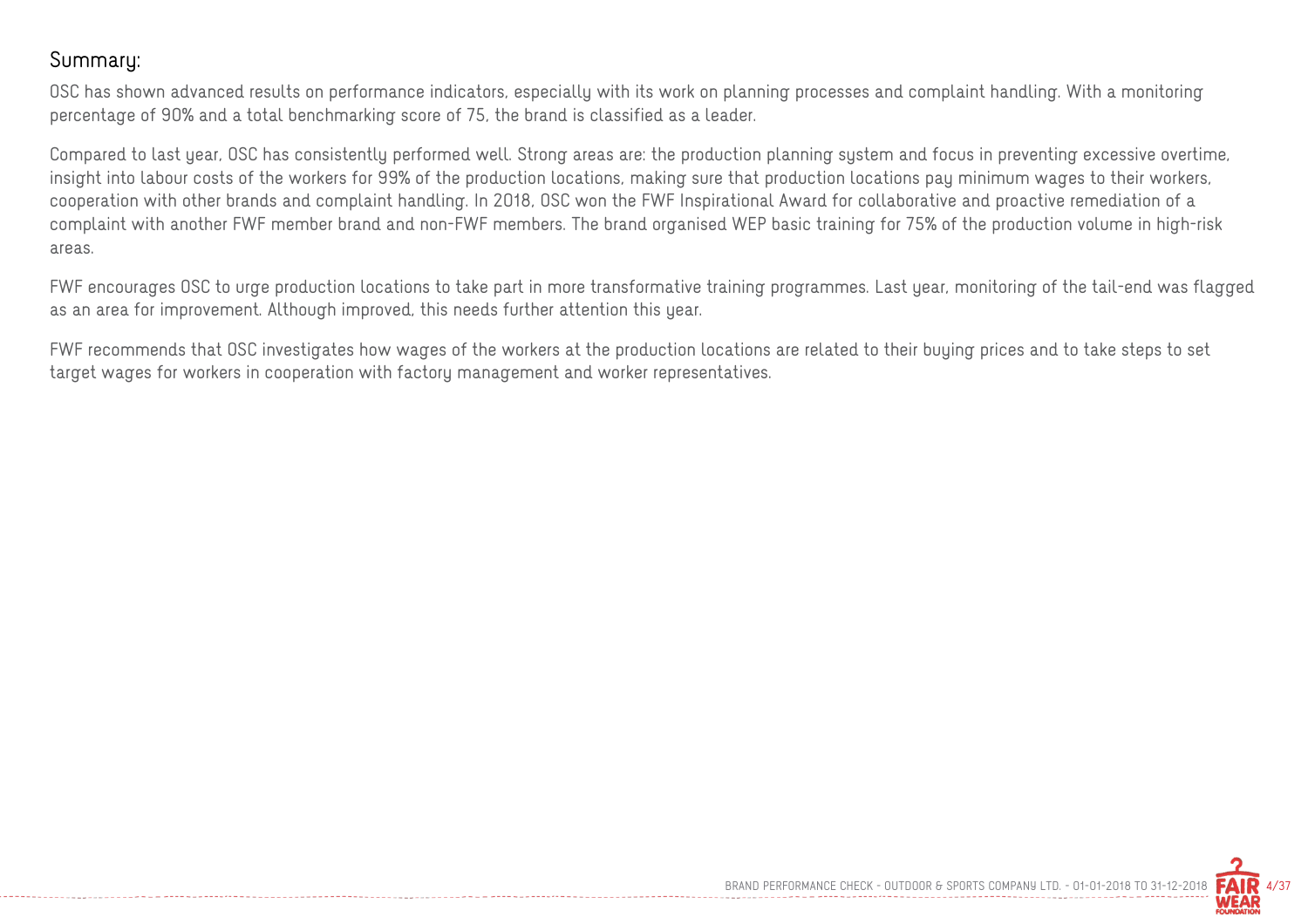#### PERFORMANCE CATEGORY OVERVIEW

Leader: This category is for member companies who are doing exceptionally well, and are operating at an advanced level. Leaders show best practices in complex areas such as living wages and freedom of association.

Good: It is FWF's belief that member companies who are making a serious effort to implement the Code of Labour Practices—the vast majority of FWF member companies—are 'doing good' and deserve to be recognized as such. They are also doing more than the average clothing company, and have allowed their internal processes to be examined and publicly reported on by an independent NGO. The majority of member companies will receive a 'Good' rating.

Needs Improvement: Member companies are most likely to find themselves in this category when major unexpected problems have arisen, or if they are unable or unwilling to seriously work towards CoLP implementation. Member companies may be in this category for one year only after which they should either move up to Good, or will be moved to suspended.

Suspended: Member companies who either fail to meet one of the Basic Requirements, have had major internal changes which means membership must be put on hold for a maximum of one year, or have been in Needs Improvement for more than one year. Member companies may remain in this category for one year maximum, after which termination proceedings will come into force.

Categories are calculated based on a combination of benchmarking score and the percentage of own production under monitoring. The specific requirements for each category are outlined in the Brand Performance Check Guide.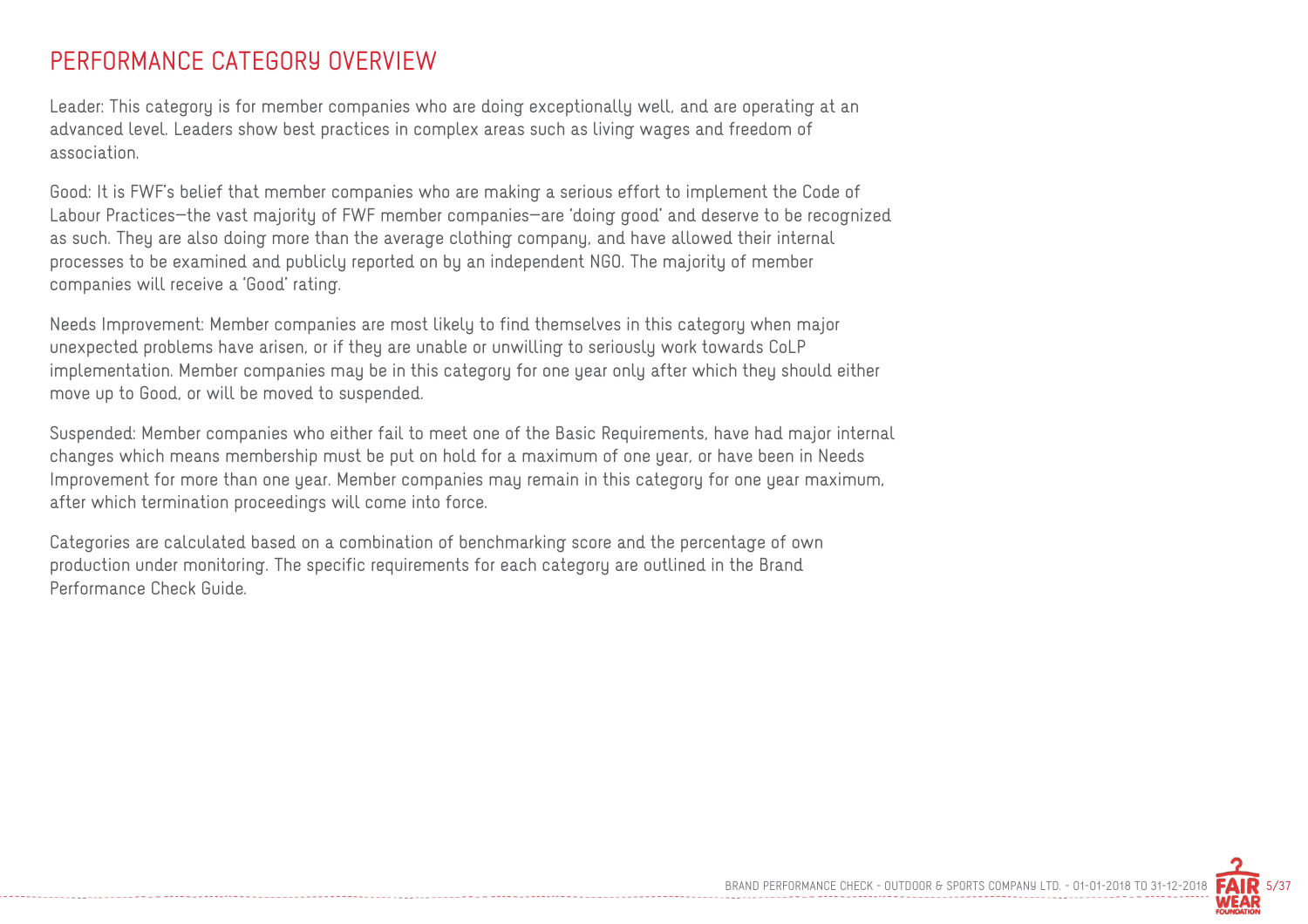## 1. PURCHASING PRACTICES

| PERFORMANCE INDICATORS                                                                                                              | <b>RESULT</b> | RELEVANCE OF INDICATOR                                                                                                                                                           | <b>DOCUMENTATION</b>                                   | SCORE MAX | <b>MIN</b> |
|-------------------------------------------------------------------------------------------------------------------------------------|---------------|----------------------------------------------------------------------------------------------------------------------------------------------------------------------------------|--------------------------------------------------------|-----------|------------|
| 1.1a Percentage of production volume from<br>production locations where member company<br>buys at least 10% of production capacity. | 69%           | Member companies with less than 10% of a<br>production location's production capacity<br>generally have limited influence on<br>production location managers to make<br>changes. | Supplier information<br>provided by member<br>company. |           |            |

Comment: In 2018, the percentage of the production volume from production locations where OSC buys at least 10% of the production capacity increased from 53% to 69%.

| PERFORMANCE INDICATORS                                                                                                        | <b>RESULT</b> | RELEVANCE OF INDICATOR                                                                                                                                                                                                                                                                                                                         | <b>DOCUMENTATION</b>                                      | SCORE | <b>MAX</b> | <b>MIN</b> |
|-------------------------------------------------------------------------------------------------------------------------------|---------------|------------------------------------------------------------------------------------------------------------------------------------------------------------------------------------------------------------------------------------------------------------------------------------------------------------------------------------------------|-----------------------------------------------------------|-------|------------|------------|
| 1.1b Percentage of production volume from<br>production locations where member company<br>buys less than 2% of its total FOB. | 28%           | FWF provides incentives to clothing brands to<br>consolidate their supplier base, especially at<br>the tail end, as much as possible, and<br>rewards those members who have a small tail<br>end. Shortening the tail end reduces social<br>compliance risks and enhances the impact of<br>efficient use of capital and remediation<br>efforts. | Production location<br>information as<br>provided to FWF. |       | 4          |            |

Comment: With 28% of the production volume from production locations where OSC buys less than 2% of its total FOB, the brand has a relatively long 'tail end' for production. This is more than last year (25%). OSC has nevertheless started an internal process to limit the number of production sites. It has compared all factories used for the different brands per product group to create synergies between brands. During the last three years, the brand has ended relationships with fifteen factories and started working with three new factories, which were already linked to FWF.

OSC orders relatively small quantities and has several carry-over styles, which require specific skills or machinery to fulfill quality and safety standards. It has a few new product categories, which still need to grow (accessories, rug sacks).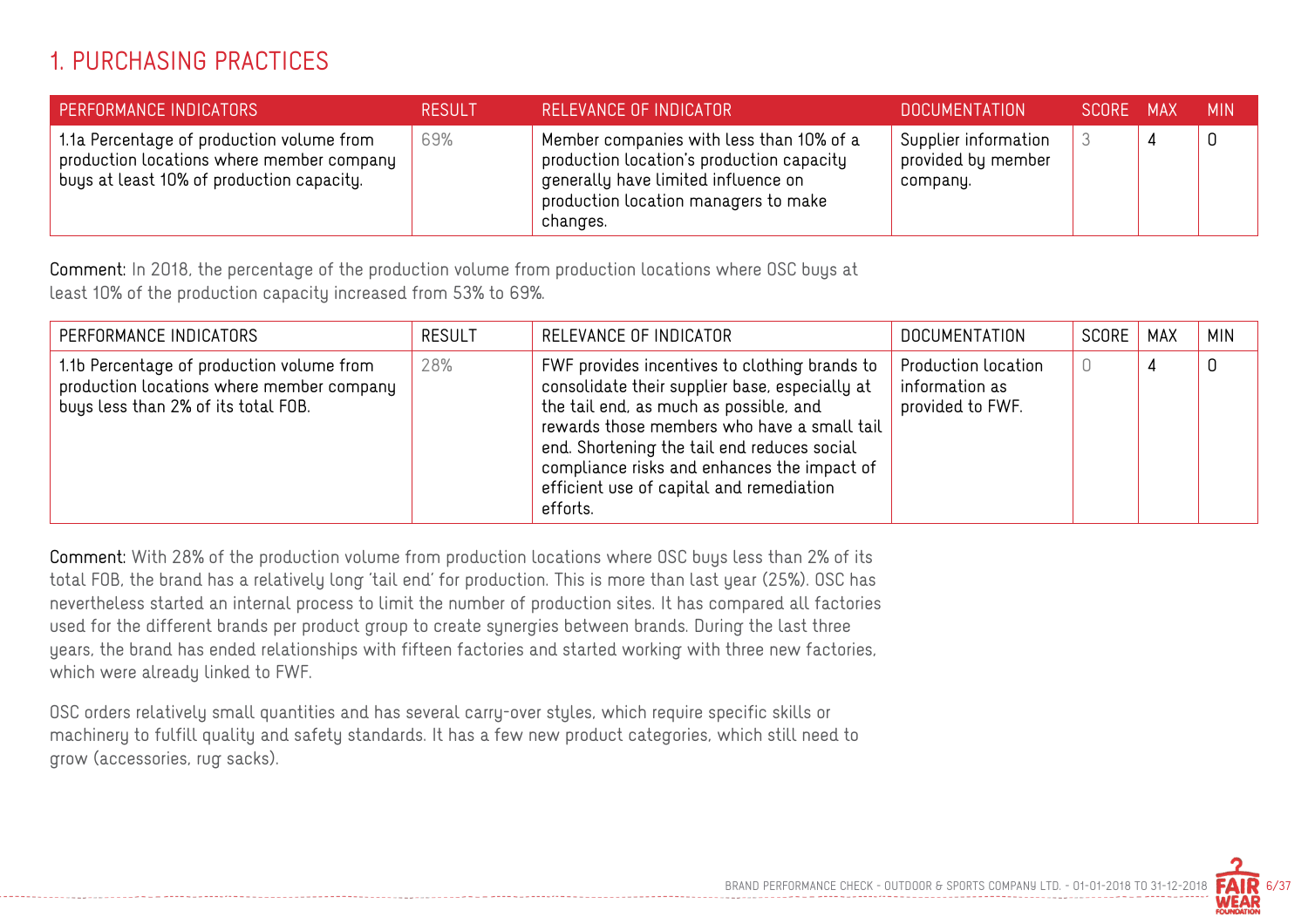Recommendation: FWF encourages OSC to continue the process of consolidating its supply base by limiting the number of suppliers in its 'tail end'. To achieve this, OSC should continue to determine whether suppliers, where they buy less than 2% of their FOB, are of strategic relevance. Shortening the tail will reduce the social compliance risks the member is exposed to and will

allow the member to improve working conditions in a more efficient and effective way.

| PERFORMANCE INDICATORS                                                                                                                 | <b>RESULT</b> | RELEVANCE OF INDICATOR                                                                                                                                                                        | DOCUMENTATION                                          | SCORE | <b>MAX</b> | <b>MIN</b> |
|----------------------------------------------------------------------------------------------------------------------------------------|---------------|-----------------------------------------------------------------------------------------------------------------------------------------------------------------------------------------------|--------------------------------------------------------|-------|------------|------------|
| 1.2 Percentage of production volume from<br>production locations where a business<br>relationship has existed for at least five years. | 80%           | Stable business relationships support most<br>aspects of the Code of Labour Practices, and<br>$^{\circ}$ give production locations a reason to invest in $+$<br>improving working conditions. | Supplier information<br>provided by member<br>company. |       |            |            |

Comment: 80% of OSC's production volume comes from production locations where the brand's business relationship has existed for at least five years. The sourcing strategy of the member is focused on longlasting partnerships with suppliers to deliver high-quality products consistently.

| PERFORMANCE INDICATORS                                                                                                                                               | <b>RESULT</b> | RELEVANCE OF INDICATOR                                                                                                                                  | DOCUMENTATION                | SCORE | <b>MAX</b> | <b>MIN</b> |
|----------------------------------------------------------------------------------------------------------------------------------------------------------------------|---------------|---------------------------------------------------------------------------------------------------------------------------------------------------------|------------------------------|-------|------------|------------|
| 1.3 All (new) production locations are required<br>to sign and return the questionnaire with the<br>Code of Labour Practices before first bulk<br>orders are placed. | Yes           | The CoLP is the foundation of all work<br>between production locations and brands,<br>and the first step in developing a<br>commitment to improvements. | Signed CoLPs are on<br>file. |       |            |            |

Comment: In 2018, one new production location was added. OSC could show the signed questionnaire for this production location. New production locations receive a sourcing pack that includes a questionnaire with the Code of Labour Practices.

| PERFORMANCE INDICATORS                                                                                                | <b>RESULT</b> | RELEVANCE OF INDICATOR                                                                                    | <b>DOCUMENTATION</b>                                                                                | SCORE | MAX | <b>MIN</b> |
|-----------------------------------------------------------------------------------------------------------------------|---------------|-----------------------------------------------------------------------------------------------------------|-----------------------------------------------------------------------------------------------------|-------|-----|------------|
| 1.4 Member company conducts human rights<br>due diligence at all (new) production<br>locations before placing orders. | Advanced      | Due diligence helps to identify, prevent and<br>mitigate potential human rights problems at<br>suppliers. | Documentation may<br>include pre-audits,<br>existing audits, other<br>types of risk<br>assessments. |       |     |            |

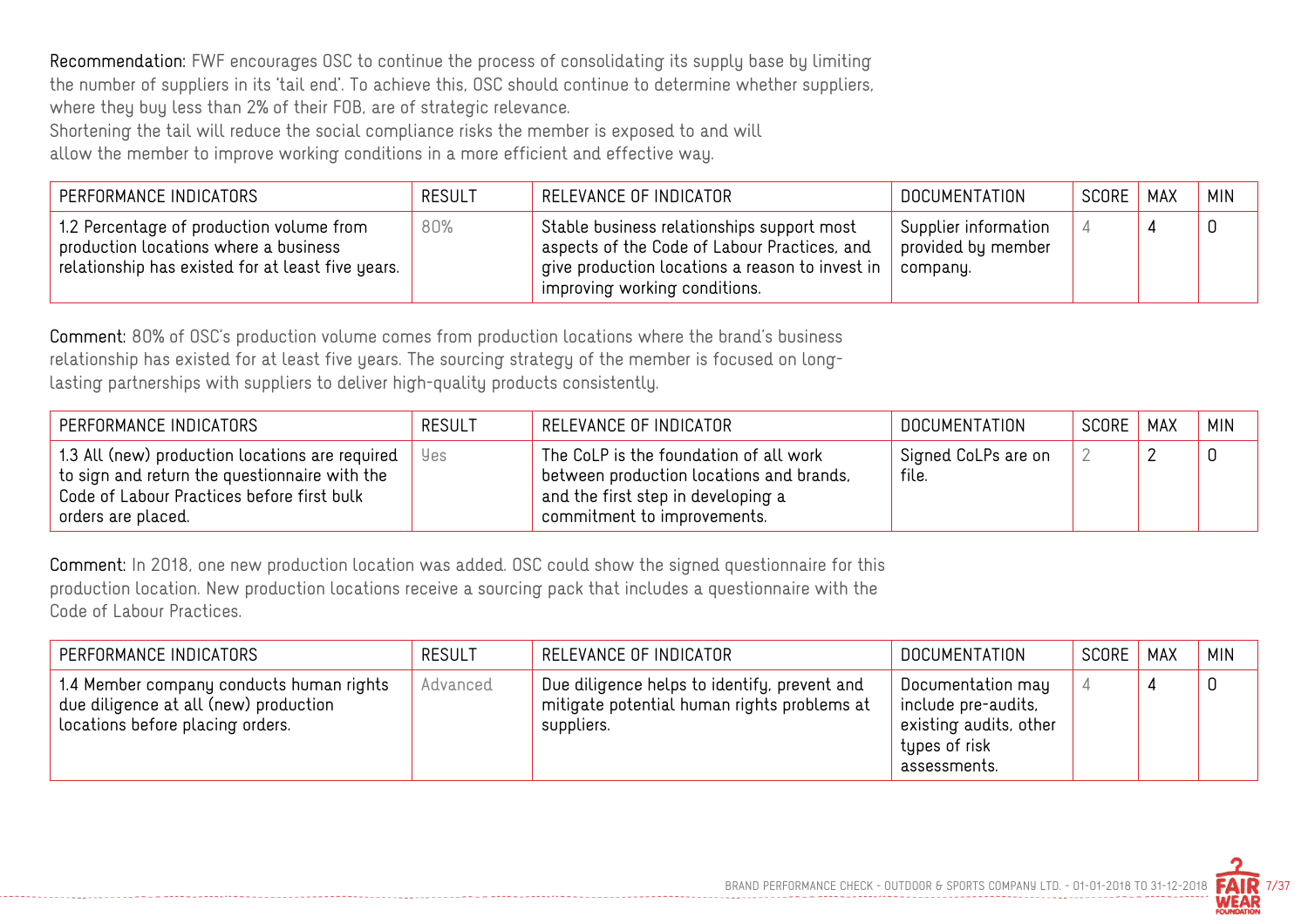Comment: OSC has developed a formal due diligence policy and shared this with top management, as recommended in the Brand Performance Check last year. The policy has a clear flow chart outlining the stages that need to be taken when selecting new factories. CSR is the gatekeeper in this process, all CSR requirements need to be fulfilled before placing orders.

OSC is working directly with all their suppliers and visits a factory at least once before orders are placed. During the sampling and pricing programme, OSC establishes whether the supplier conforms to supplier guidelines and meets its ethical standards. Existing audits are analyzed, a preliminary CAP is established. FWF membership requirements and the factory's willingness to be audited by FWF's audit team are also discussed. The company aims to look for production locations where FWF members are already present to increase leverage to improve working conditions cooperating with the other FWF brands.

The information collected during the due diligence process is input for the supplier appraisal (indicator 1.5).

| PERFORMANCE INDICATORS                                                                                      | <b>RESULT</b>                                   | RELEVANCE OF INDICATOR                                                                                                                    | <b>DOCUMENTATION</b>                                                                        | SCORE | MAX | <b>MIN</b> |
|-------------------------------------------------------------------------------------------------------------|-------------------------------------------------|-------------------------------------------------------------------------------------------------------------------------------------------|---------------------------------------------------------------------------------------------|-------|-----|------------|
| 1.5 Production location compliance with Code<br>of Labour Practices is evaluated in a<br>systematic manner. | Yes, and<br>leads to<br>production<br>decisions | A systemic approach is required to integrate<br>social compliance into normal business<br>processes, and supports good<br>decisionmaking. | Documentation of<br>systemic approach:<br>rating systems,<br>checklists, databases,<br>etc. |       |     |            |

Comment: OSC has a supplier appraisal twice a year: a spreadsheet provides a score to all the factories according to product specifics, quality, logistics and follow-up on FWF Corrective Action Plans. The supplier appraisal leads to production decisions. A positive appraisal is rewarded with extra orders.

The company values two-way communication with their suppliers: it shares the supplier appraisal with the supplier and requests feedback about own performance.

Recommendation: FWF suggests OSC to further develop and visualize the supplier appraisal which makes it easier to compare and communicate supplier performance through time and with other factories. FWF encourages OSC to further develop the supplier evaluation of the brand.

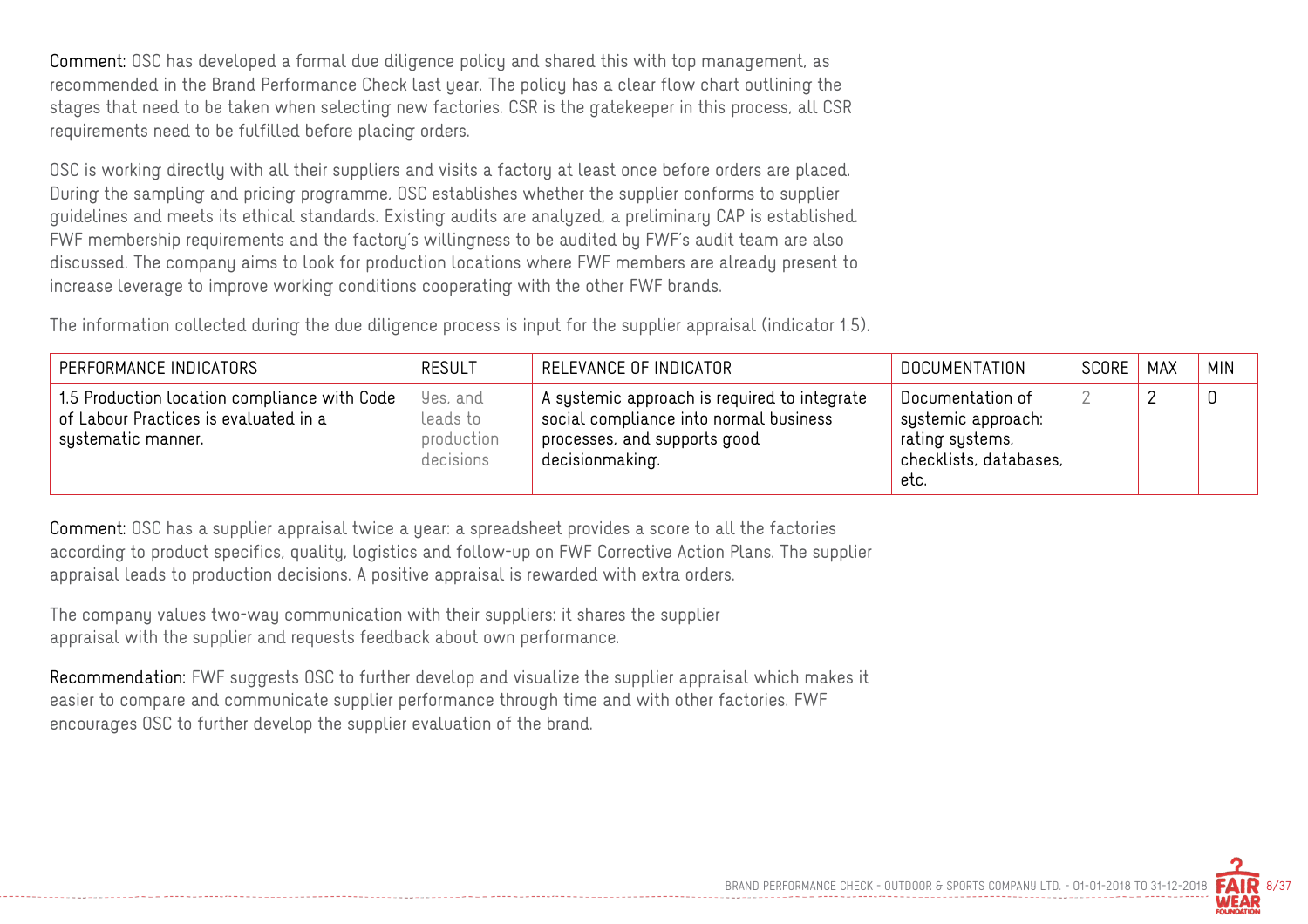| PERFORMANCE INDICATORS                                                                       | <b>RESULT</b>                                 | RELEVANCE OF INDICATOR                                                                                                                         | <b>DOCUMENTATION</b>                            | SCORE | MAX | <b>MIN</b> |
|----------------------------------------------------------------------------------------------|-----------------------------------------------|------------------------------------------------------------------------------------------------------------------------------------------------|-------------------------------------------------|-------|-----|------------|
| 1.6 The member company's production<br>planning systems support reasonable working<br>hours. | Strong,<br>integrated<br>systems in<br>place. | Member company production planning<br>systems can have a significant impact on the<br>levels of excessive overtime at production<br>locations. | Documentation of<br>robust planning<br>systems. |       |     |            |

Comment: OSC has a strong, integrated production planning system. Lead times for production is between 100 and 120 days. OSC gathers forecasts of retailers orders early on to communicate order quantities to its production locations. The company works with a critical path schedule and splits orders for suppliers to spread out the production until the final delivery. Deadlines are determined in partnership with suppliers. After every season there is an evaluation to discuss how the production went and if there are issues that can be improved. Once samples are approved there will be no further changes to the product designs. Production of the never out of stock (NOS) items and bestsellers is planned during factories' downtime with the aim to mitigate overtime issues.

OSC will be flexible on the deadline when necessary. If the factory has difficulty with the agreed production timelines, OSC and the supplier will jointly determine options, such as splitting the delivery of the order or shipping goods by air freight.

| PERFORMANCE INDICATORS                                                             | <b>RESULT</b>       | RELEVANCE OF INDICATOR                                                                                                                                                                                         | <b>DOCUMENTATION</b>                                                                                                                                                                                                        | SCORE | MAX | <b>MIN</b> |
|------------------------------------------------------------------------------------|---------------------|----------------------------------------------------------------------------------------------------------------------------------------------------------------------------------------------------------------|-----------------------------------------------------------------------------------------------------------------------------------------------------------------------------------------------------------------------------|-------|-----|------------|
| 1.7 Degree to which member company<br>mitigates root causes of excessive overtime. | Advanced<br>efforts | Some production delays are outside of the<br>control of member companies; however there<br>are a number of steps that can be taken to<br>address production delays without resorting<br>to excessive overtime. | Evidence of how<br>member responds to<br>excessive overtime<br>and strategies that<br>help reduce the risk<br>of excessive overtime,<br>such as: root cause<br>analysis, reports,<br>correspondence with<br>factories, etc. |       | 6   | 0          |

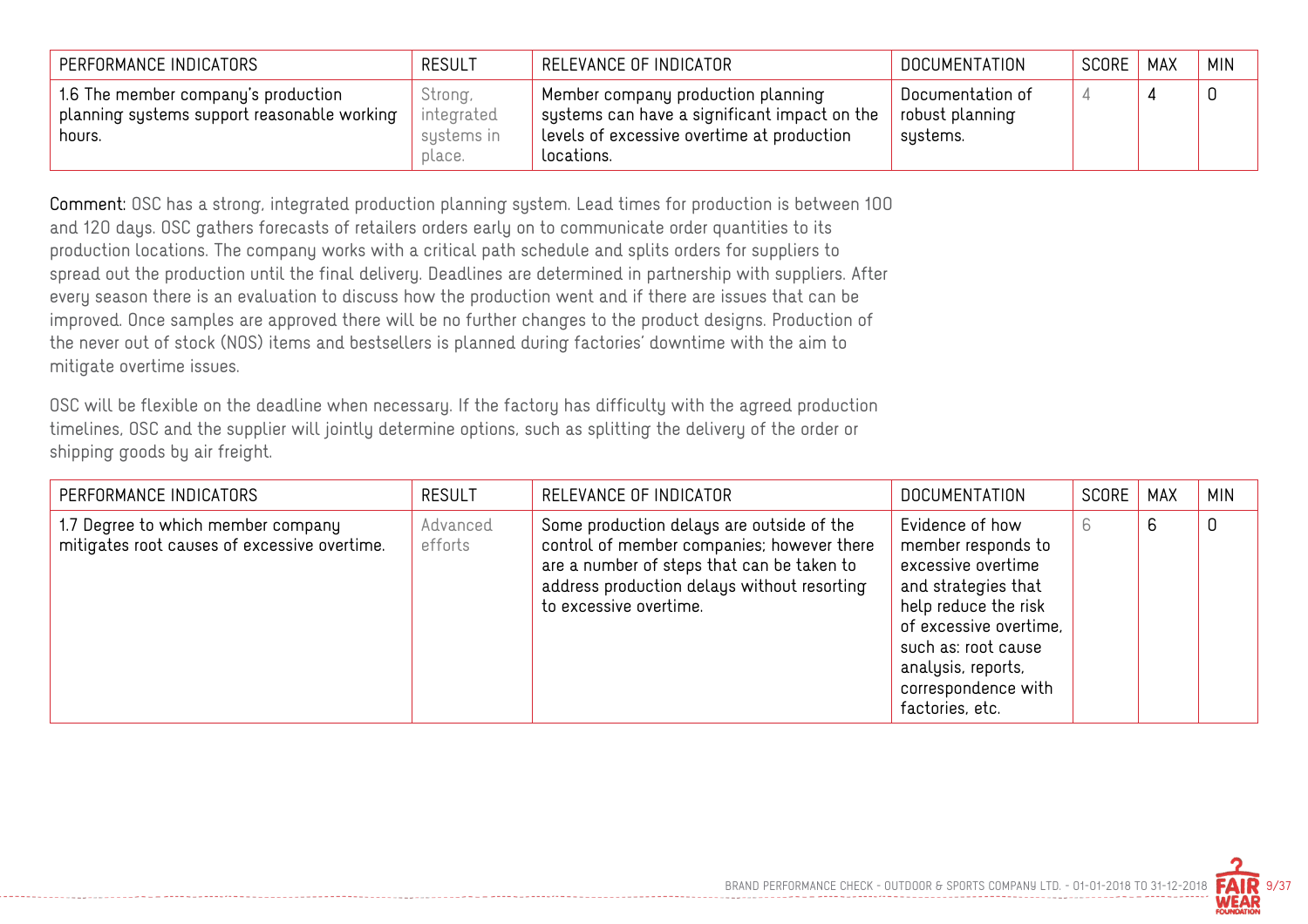Comment: OSC consistently discusses the former season's production run with factories to identify possibilities to improve the process in order to reduce overtime. In four of the nine FWF audits conducted in 2018, excessive overtime was discovered. Despite the relatively low leverage at these factories, OSC made sure that their orders do not cause excessive overtime by spreading orders even more. OSC knows that this time is filled up by orders of other brands and also has discussed that with some of these production locations.

The brand has discussed excessive overtime with the factories face-to-face, via email, and via CAPs, with a focus of OSC to persuade their Chinese factories to have a six-day working week. At new production locations, overtime is discussed straight-away and monitored by OSC.

The brand faced problems of late materials deliveries from Japan and made design and production decisions (such as using a stock of certain colours materials) to assure that the production process was not affected.

| PERFORMANCE INDICATORS                                                                                               | <b>RESULT</b> | RELEVANCE OF INDICATOR                                                                                                                                                                                          | <b>DOCUMENTATION</b>                                                                                                        | SCORE | MAX | <b>MIN</b> |
|----------------------------------------------------------------------------------------------------------------------|---------------|-----------------------------------------------------------------------------------------------------------------------------------------------------------------------------------------------------------------|-----------------------------------------------------------------------------------------------------------------------------|-------|-----|------------|
| 1.8 Member company can demonstrate the<br>link between its buying prices and wage<br>levels in production locations. | Intermediate  | Understanding the labour component of<br>buying prices is an essential first step for<br>member companies towards ensuring the<br>payment of minimum wages - and towards<br>the implementation of living wages. | Interviews with<br>production staff,<br>documents related to<br>member's pricing<br>policy and system,<br>buying contracts. |       |     |            |

Comment: During its last financial year OSC collected an overview of the wages paid for 99% of the suppliers, two suppliers did not yet give full transparency. In 2018 OSC has open costing for most of its suppliers. Prices are negotiated based on experience and knowledge of the price of fabric, design, and workmanship which could be needed for the product. OCS has not yet connected the labour minute value calculations to wage levels at production locations.

In this process of price negotiation, OSC may reduce the complexity of technical specifications to meet a target price rather than pushing the factory to reduce prices. The performance of OSC purchasing staff is not evaluated based on the target prices they achieve. OSC is consistent in paying the agreed price, including for late deliveries or repeat orders.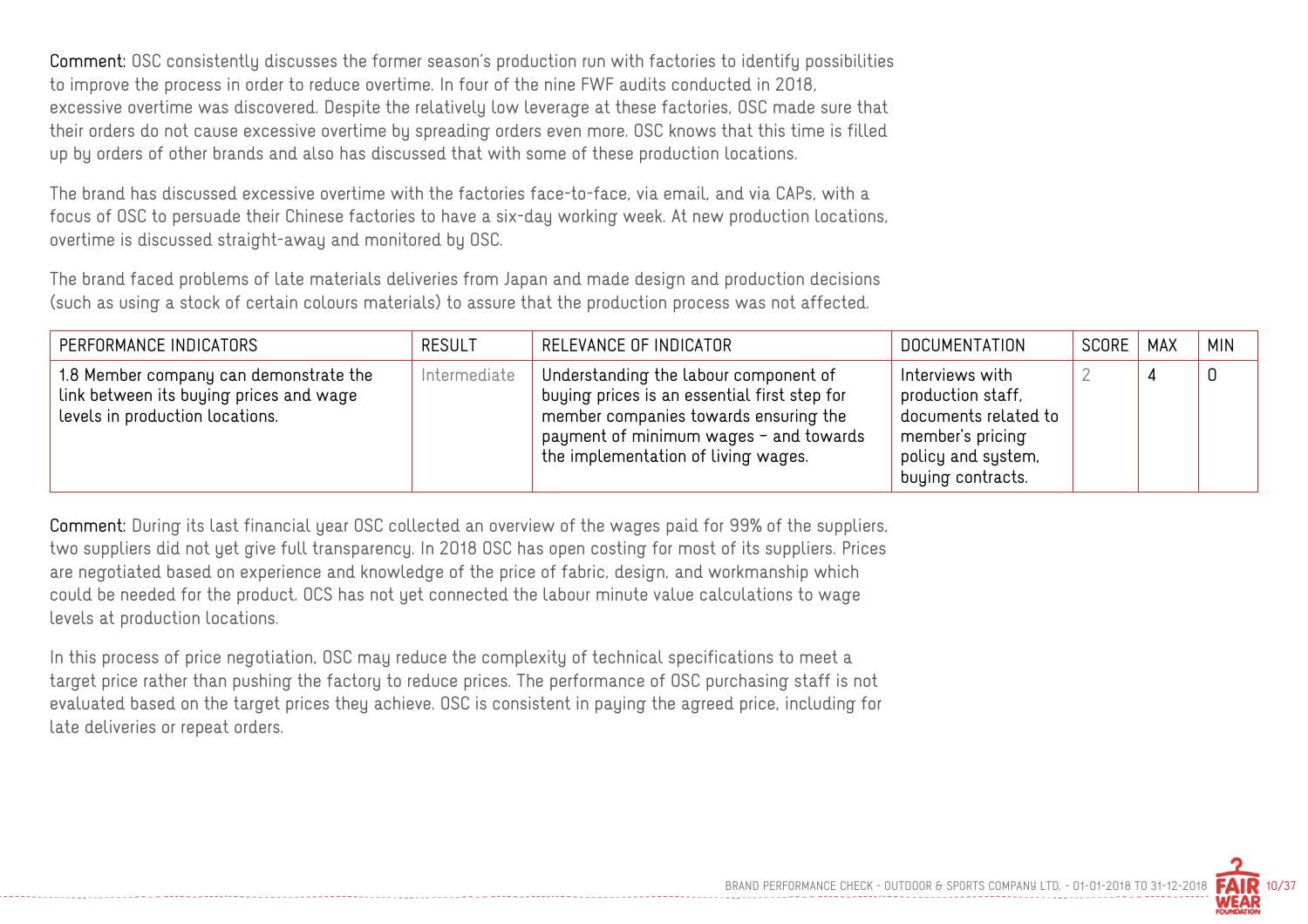Recommendation: FWF recommends OSC to expand their knowledge of cost break downs of all product groups. A next step would be to calculate the labour minute costs of its products to be able to calculate the exact costs of labour and link this to their own buying prices. The first priority would be to make sure this level of transparency can be achieved with their main suppliers.

OSC is encouraged to provide buyers (or other employees involved in price negotiations with suppliers) training on cost breakdown.

| PERFORMANCE INDICATORS                                                                                                                                                 | <b>RESULT</b> | RELEVANCE OF INDICATOR                                                                                                                                                                                                                                                        | <b>DOCUMENTATION</b>                                                                                                                                                                                          | SCORE | MAX | <b>MIN</b> |
|------------------------------------------------------------------------------------------------------------------------------------------------------------------------|---------------|-------------------------------------------------------------------------------------------------------------------------------------------------------------------------------------------------------------------------------------------------------------------------------|---------------------------------------------------------------------------------------------------------------------------------------------------------------------------------------------------------------|-------|-----|------------|
| 1.9 Member company actively responds if<br>production locations fail to pay legal<br>minimum wages and/or fail to provide wage<br>data to verify minimum wage is paid. | Yes           | If a supplier fails to pay minimum wage or<br>minimum wage payments cannot be verified,<br>FWF member companies are expected to hold<br>management of the supplier accountable for<br>respecting local labour law. Payment below<br>minimum wage must be remediated urgently. | Complaint reports,<br>CAPs, additional<br>emails, FWF Audit<br>Reports or additional<br>monitoring visits by a<br>FWF auditor, or other<br>documents that show<br>minimum wage issue<br>is reported/resolved. |       | 0   | $-2$       |

Comment: In 2018 no failure to pay legal minimum wage was identified in the FWF audits. In four audits payment of minimum wage could not be determined. OSC reacted pro-active with CAP follow-up, knows the legal minimum wage on province-level, has collected the wage sheets (see indicator 1.8).

| PERFORMANCE INDICATORS                                              | <b>RESULT</b> | RELEVANCE OF INDICATOR                                                                                                                                                                                                                           | DOCUMENTATION                                                                                                                | SCORE | MAX | <b>MIN</b> |
|---------------------------------------------------------------------|---------------|--------------------------------------------------------------------------------------------------------------------------------------------------------------------------------------------------------------------------------------------------|------------------------------------------------------------------------------------------------------------------------------|-------|-----|------------|
| 1.10 Evidence of late payments to suppliers by  <br>member company. | No            | Late payments to suppliers can have a<br>negative impact on production locations and<br>their ability to pay workers on time. Most<br>garment workers have minimal savings, and<br>even a brief delay in payments can cause<br>serious problems. | Based on a complaint  <br>or audit report; review<br>of production location<br>and member<br>company financial<br>documents. |       |     | $\sim$     |

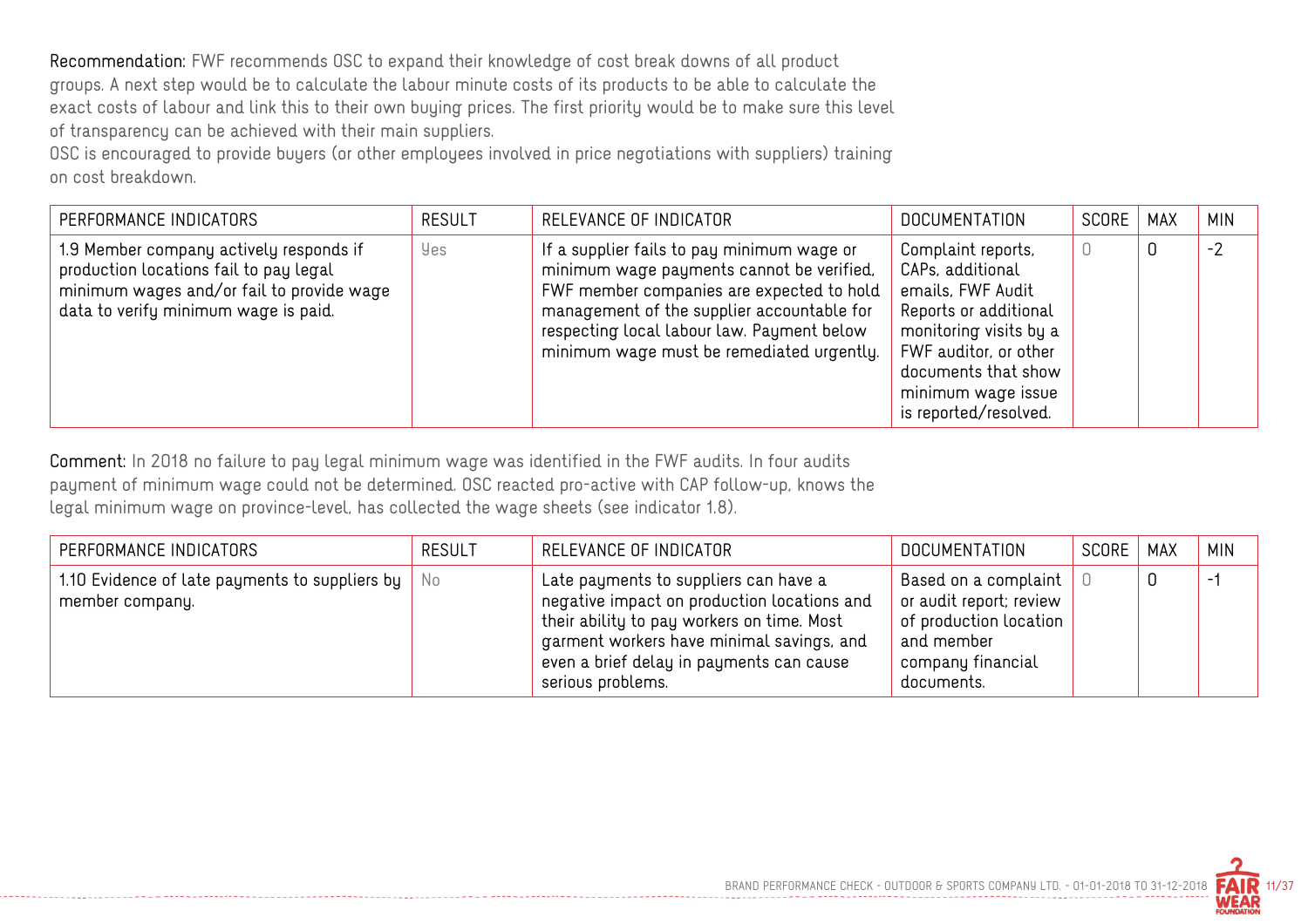| PERFORMANCE INDICATORS                                                                                                                                | <b>RESULT</b> | RELEVANCE OF INDICATOR                                                                                                                                                                         | <b>DOCUMENTATION</b>                                                                                                                                                       | SCORE | MAX | <b>MIN</b> |
|-------------------------------------------------------------------------------------------------------------------------------------------------------|---------------|------------------------------------------------------------------------------------------------------------------------------------------------------------------------------------------------|----------------------------------------------------------------------------------------------------------------------------------------------------------------------------|-------|-----|------------|
| 1.11 Degree to which member company<br>assesses and responds to root causes for<br>wages that are lower than living wages in<br>production locations. | Intermediate  | Assessing the root causes for wages lower<br>than living wages will determine what<br>strategies/interventions are needed for<br>increasing wages, which will result in a<br>systemic approach | Evidence of how<br>payment below living<br>wage was addressed,<br>such as: Internal<br>policy and strategy<br>documents, reports,<br>correspondence with<br>factories, etc |       | 6   | 0          |

Comment: As described under indicator 1.8, OSC has insight into wage levels in their production locations systematically and deepens the understanding of cost breakdowns. For almost all factories OSC knows that wage standards are above minimum wage, but below Asian floor wage.

OSC compares the wage levels of production locations. With the factories that are closest to minimum wage, OSC actively discusses this topic to make factory management aware that workers' wages should be enough to cover basic needs, even if workers do not make overtime. OSC supports this by smoothening out orders. The brand monitors some of its major suppliers on their progress on paying higher wages and work together with other brands on this. For OSC, the verification of wages remains a challenge, especially in China.

Recommendation: FWF encourages OSC to discuss with suppliers about the root causes of lower wage levels and explore different strategies to work towards higher wages. It is advised to start with suppliers where the member is responsible for a large percentage of production and long term business relationship.

FWF encourages OSC to involve worker representatives and local organisations in assessing the root causes of wages lower than living wages.

It is advised that the outcomes of the root cause analysis are discussed internally and with top management, to form a basis for an embedded strategy.

BRAND PERFORMANCE CHECK - OUTDOOR & SPORTS COMPANY LTD.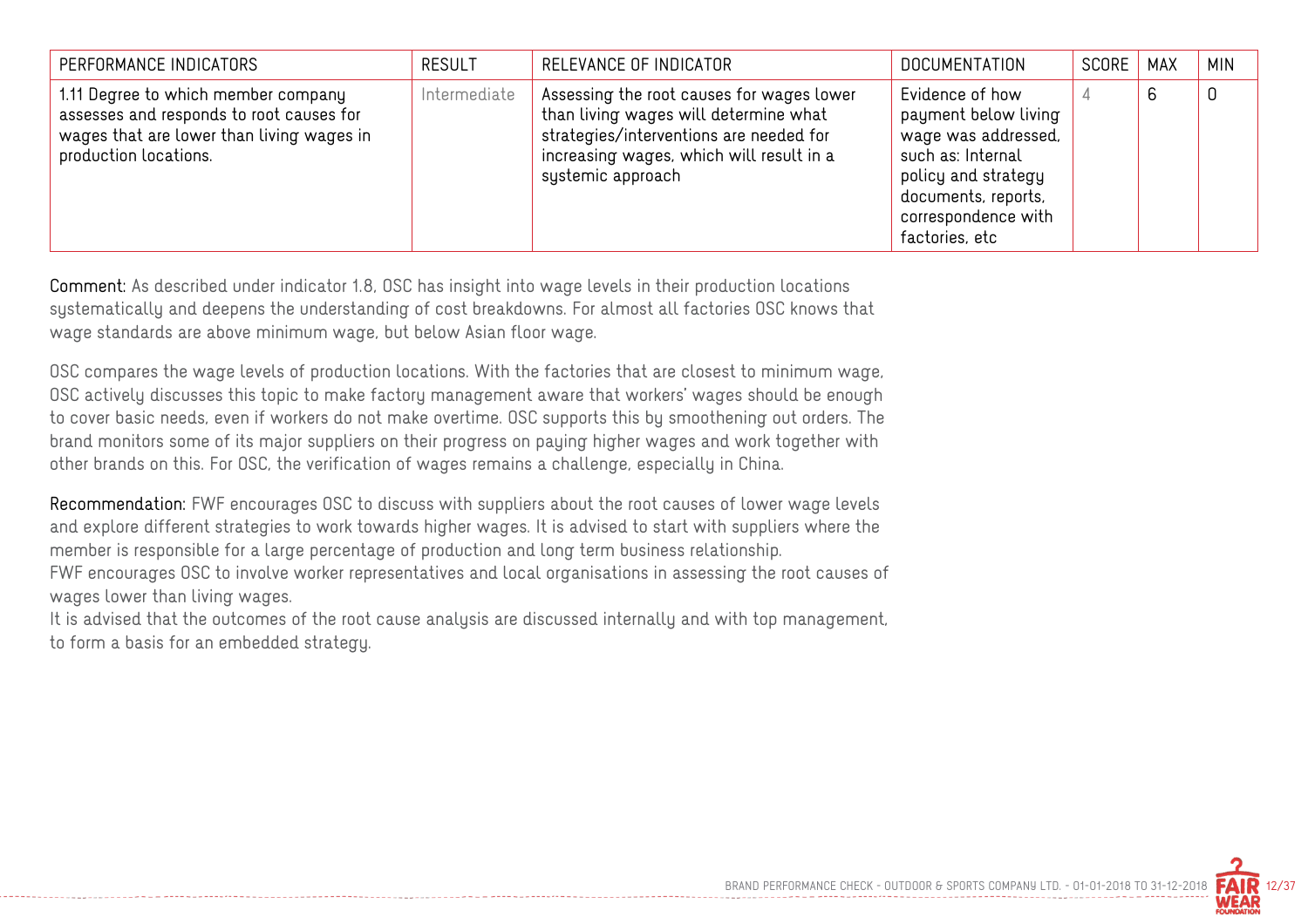| PERFORMANCE INDICATORS                                                                                   | <b>RESULT</b> | RELEVANCE OF INDICATOR                                                                                                                                                                                                                                                     | <b>DOCUMENTATION</b>                                   | SCORE | MAX | <b>MIN</b> |
|----------------------------------------------------------------------------------------------------------|---------------|----------------------------------------------------------------------------------------------------------------------------------------------------------------------------------------------------------------------------------------------------------------------------|--------------------------------------------------------|-------|-----|------------|
| 1.12 Percentage of production volume from<br>factories owned by the member company<br>(bonus indicator). | None          | Owning a supplier increases the<br>accountability and reduces the risk of<br>unexpected CoLP violations. Given these<br>advantages, this is a bonus indicator. Extra<br>points are possible, but the indicator will not<br>negatively affect an member company's<br>score. | Supplier information<br>provided by member<br>company. | N/A   |     | 0          |

| PERFORMANCE INDICATORS                                        | <b>RESULT</b> | RELEVANCE OF INDICATOR                                                                                                                                                                          | <b>DOCUMENTATION</b>                                                                                                                                                        | SCORE | MAX | <b>MIN</b> |
|---------------------------------------------------------------|---------------|-------------------------------------------------------------------------------------------------------------------------------------------------------------------------------------------------|-----------------------------------------------------------------------------------------------------------------------------------------------------------------------------|-------|-----|------------|
| 1.13 Member company determines and<br>finances wage increases | None          | Assessing the root causes for wages lower<br>than living wages will determine what<br>strategies/interventions are needed for<br>increasing wages, which will result in a<br>systemic approach. | Evidence of how<br>payment below living<br>wage was addressed,<br>such as: internal<br>policy and strategy<br>documents, reports,<br>correspondence with<br>factories, etc. | 0     | 4   | 0          |

Comment: OSC has not yet systematically agreed on target wages with suppliers.

Requirement: OSC should analyze what is needed to increase wages and develop a strategy to finance the costs of wage increases.

Recommendation: To support companies in analyzing the wage gap, FWF has developed a calculation model that estimates the effect on FOB and retail prices under different pricing models. It is advised that the strategy for how to finance wage increases is agreed upon by top management. In determining what is needed and how wages should be increased, it is recommended to involve worker representation.

FWF advises companies to avoid the concept of a one-time charitable contribution. We strongly recommend members to integrate the financing of wage increases in its own systems, herewith committing to a long term process that leads to sustainable implementation of living wages.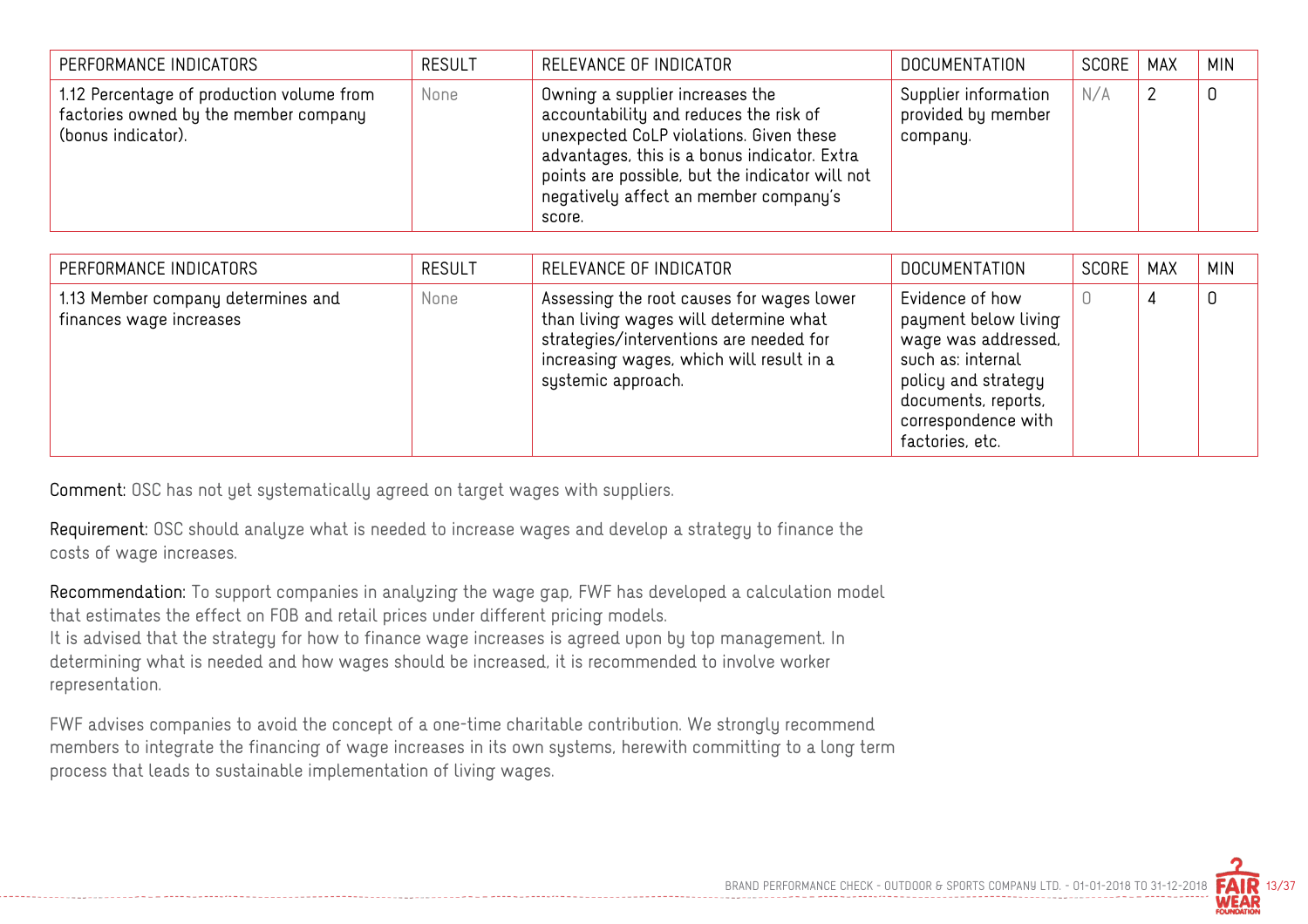| PERFORMANCE INDICATORS                                                                                | <b>RESULT</b> | RELEVANCE OF INDICATOR                                                                                         | <b>DOCUMENTATION</b>                                                                                                                                                                   | SCORE | <b>MAX</b> | <b>MIN</b>  |
|-------------------------------------------------------------------------------------------------------|---------------|----------------------------------------------------------------------------------------------------------------|----------------------------------------------------------------------------------------------------------------------------------------------------------------------------------------|-------|------------|-------------|
| 1.14 Percentage of production volume where<br>the member company pays its share of the<br>target wage | 0%            | FWF member companies are challenged to<br>adopt approaches that absorb the extra costs<br>of increasing wages. | Member company's<br>own documentation,<br>evidence of target<br>waqe<br>implementation, such<br>as wage reports,<br>factory<br>documentation,<br>communication with<br>factories, etc. |       | 3          | $\mathbf 0$ |

Comment: OSC has not yet agreed on target wages with suppliers, hence their share of the target wage is not yet paid. This is on the agenda for 2019.

Requirement: OSC is expected to begin setting a target wage for its production locations.

#### PURCHASING PRACTICES

Possible Points: 47 Earned Points: 31

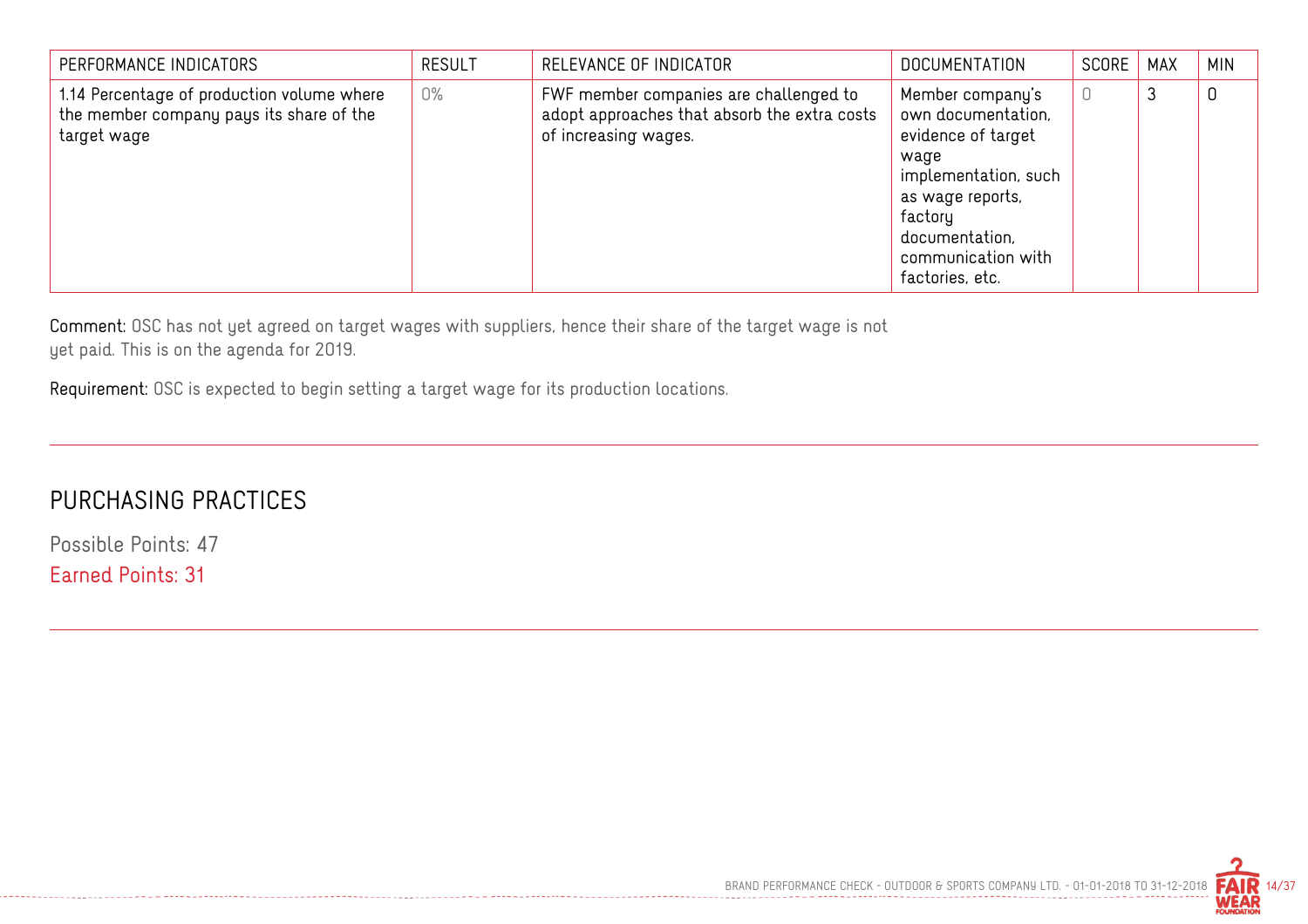## 2. MONITORING AND REMEDIATION

| <b>BASIC MEASUREMENTS</b>                                                                    | <b>RESULT</b> | <b>COMMENTS</b>                                                                                                                                                       |
|----------------------------------------------------------------------------------------------|---------------|-----------------------------------------------------------------------------------------------------------------------------------------------------------------------|
| % of own production under standard monitoring (excluding low-risk countries)                 | 88%           |                                                                                                                                                                       |
| % of production volume where monitoring requirements for low-risk countries<br>are fulfilled | 2%            | To be counted towards the monitoring threshold,<br>FWF low-risk policy should be implemented. See<br>indicator 2.9. $(N/A = no$ production in low risk<br>countries.) |
| Meets monitoring requirements for tail-end production locations.                             | No            | FWF members must meet tail-end monitoring<br>requirements. Implementation will be assessed<br>during next Brand Performance check.                                    |
| Requirement(s) for next performance check                                                    |               |                                                                                                                                                                       |
| Total of own production under monitoring                                                     | 90%           | Measured as percentage of production volume<br>(Minimums: 1 year: 40%; 2 years 60%; 3 years+: 80-<br>100%)                                                            |

| <b>PERFORMANCE INDICATORS</b>                                                                          | <b>RESULT</b> | RELEVANCE OF INDICATOR                                                                                     | <b>DOCUMENTATION</b>                                                                | SCORE MAX | <b>MIN</b> |
|--------------------------------------------------------------------------------------------------------|---------------|------------------------------------------------------------------------------------------------------------|-------------------------------------------------------------------------------------|-----------|------------|
| 2.1 Specific staff person is designated to<br>follow up on problems identified by<br>monitoring system | yes           | Followup is a serious part of FWF<br>membership, and cannot be successfully<br>managed on an ad-hoc basis. | Manuals, emails, etc.,<br>demonstrating who<br>the designated staff `<br>person is. |           | $-2$       |

Comment: OSC has a dedicated CSR staff member to follow up on problems identified by the monitoring system.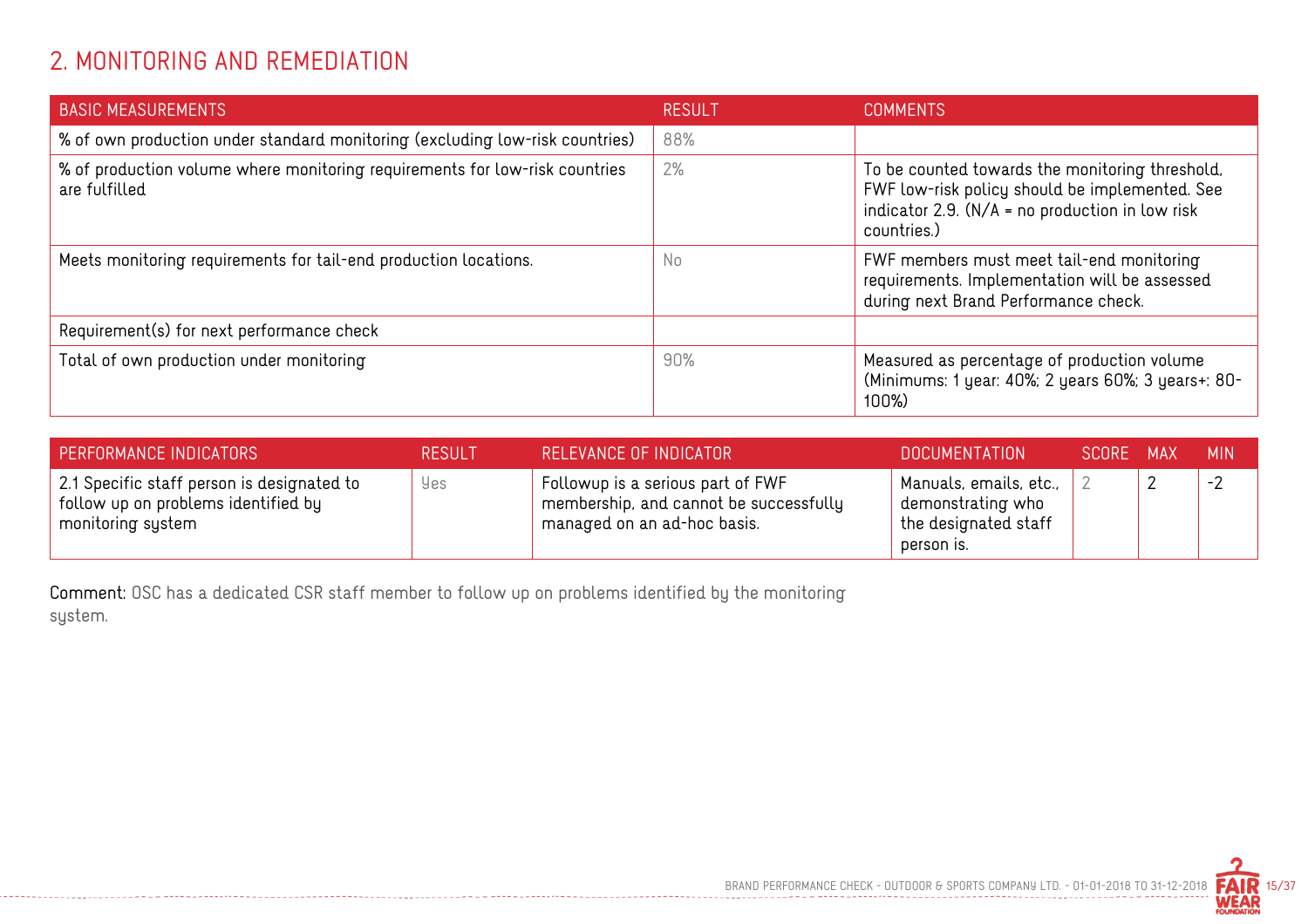| PERFORMANCE INDICATORS                                     | <b>RESULT</b>                                                             | RELEVANCE OF INDICATOR                                                                                                                                               | <b>DOCUMENTATION</b>                 | SCORE | MAX | <b>MIN</b> |
|------------------------------------------------------------|---------------------------------------------------------------------------|----------------------------------------------------------------------------------------------------------------------------------------------------------------------|--------------------------------------|-------|-----|------------|
| 2.2 Quality of own auditing system meets<br>FWF standards. | Member<br>makes use of<br>FWF audits<br>and/or<br>external<br>audits only | In case FWF teams cannot be used, the<br>member companies' own auditing system<br>must ensure sufficient quality in order for<br>FWF to approve the auditing system. | Information on audit<br>methodology. | N/A   | 0   | $-1$       |

| PERFORMANCE INDICATORS                                                                                                                                                                               | <b>RESULT</b> | RELEVANCE OF INDICATOR                                                                                                                                                                        | DOCUMENTATION                                                                                                                                | SCORE | MAX | <b>MIN</b> |
|------------------------------------------------------------------------------------------------------------------------------------------------------------------------------------------------------|---------------|-----------------------------------------------------------------------------------------------------------------------------------------------------------------------------------------------|----------------------------------------------------------------------------------------------------------------------------------------------|-------|-----|------------|
| 2.3 Audit Report and Corrective Action Plan<br>(CAP) findings are shared with factory and<br>worker representation where applicable.<br>Improvement timelines are established in a<br>timely manner. | Yes           | 2 part indicator: FWF audit reports were<br>shared and discussed with suppliers within<br>two months of audit receipt AND a reasonable<br>time frame was specified for resolving<br>findings. | Corrective Action<br>Plans, emails;<br>findings of followup<br>audits; brand<br>representative present<br>during audit exit<br>meeting, etc. |       |     | $-1$       |

Comment: Audit reports and Corrective Action Plan (CAP) findings are shared with factory management. The CSR manager keeps a CAP log up to date to keep track of CAPs and improvement from the factories. Issues are prioritised and when an urgent document is needed OSC will make sure the supplier answers in a timely manner.

Worker representatives are not systematically involved after the audit to find solutions for identified issues and monitor implementation. OSC sends the audit and CAP to the factory and requests to discuss it with the workers.

Recommendation: Including worker representation when following up on audit reports and CAPs where applicable is necessary to ensure workers can support possible changes and improvements of labour standards at the production site.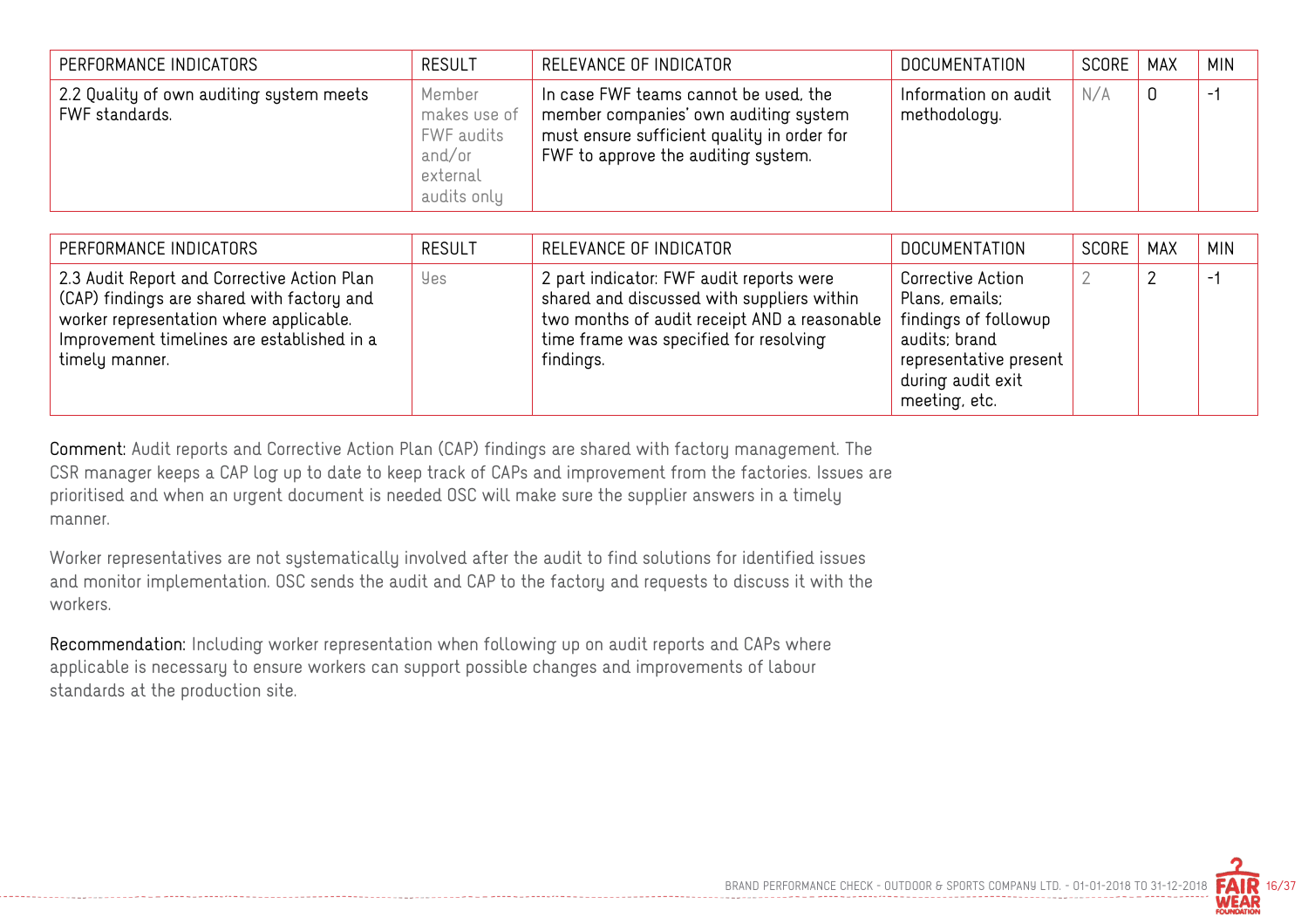| PERFORMANCE INDICATORS                                                                                                      | <b>RESULT</b> | RELEVANCE OF INDICATOR                                                                                                                                   | <b>DOCUMENTATION</b>                                                                                                                                                                                                                       | <b>SCORE</b> | <b>MAX</b> | <b>MIN</b> |
|-----------------------------------------------------------------------------------------------------------------------------|---------------|----------------------------------------------------------------------------------------------------------------------------------------------------------|--------------------------------------------------------------------------------------------------------------------------------------------------------------------------------------------------------------------------------------------|--------------|------------|------------|
| 2.4 Degree of progress towards resolution of<br>existing Corrective Action Plans and<br>remediation of identified problems. | Intermediate  | FWF considers efforts to resolve CAPs to be<br>one of the most important things that<br>member companies can do towards<br>improving working conditions. | CAP-related<br>documentation<br>including status of<br>findings,<br>documentation of<br>remediation and<br>follow up actions<br>taken by member.<br>Reports of quality<br>assessments.<br>Evidence of<br>understanding<br>relevant issues. | b            | 8          | $-2$       |

Comment: OSC systematically addresses CAP follow up. The sourcing and CSR teams discuss the follow-up of the Corrective Action Plans with their suppliers during on-site visits and through emails and Skype. The CAPs issues are ranked through a color code that indicates the status of the remediation process. During the Brand Performance Check OSC could demonstrate on-going follow up of Corrective Action Plans at various suppliers. Twice a year OSC internally organises a remediation review, which provides insight on how proactive suppliers are in CAP follow-up.

OSC aims to discuss and resolve the root causes of issues with suppliers and focuses on finding solutions for the individual situation of each supplier. OSC has shared experience from an audit at a Vietnamese supplier with another supplier that planned to start working in Vietnam. OSC increased monitoring activities in Myanmar based on audit results and slow progress of CAP follow-up (see 2.7). However, in general, the brand does not have a system in place to ensure issues identified at one supplier are prevented or addressed at comparable production locations. Capacity building at this point is mainly focused on raising basic awareness about labour rights. Worker representatives are not systematically involved in remediation.

Recommendation: OSC could organise joint training for its suppliers in one country or region to ensure more commitment from suppliers to remediate more structural issues and facilitate peer to peer learning.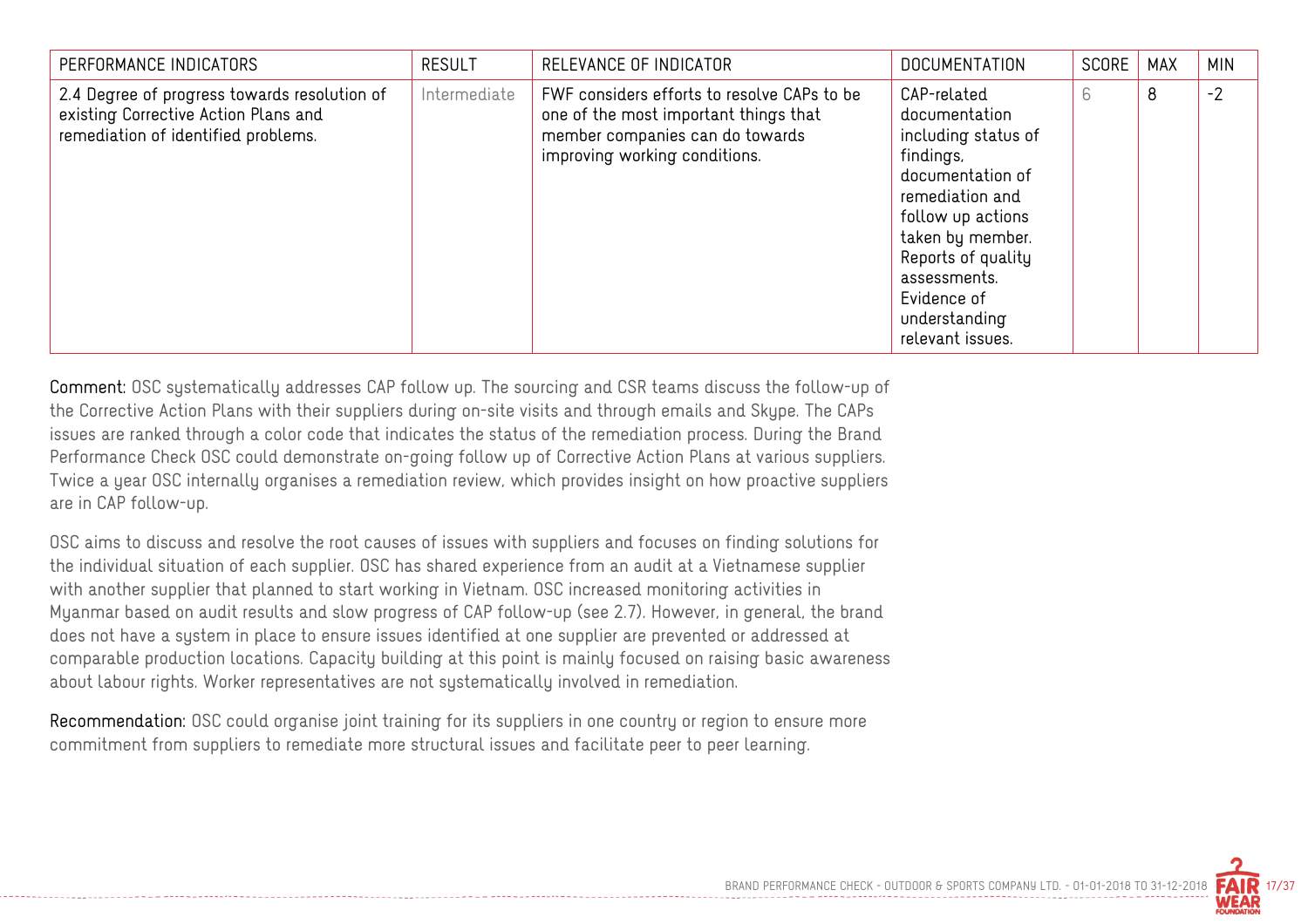FWF encourages OSC to continue strengthening its system to analyze how they might have contributed to findings and what changes they can make in their purchasing practices. FWF also recommends OSC to gradually ensure factories establish independent worker representation and involve these representatives in monitoring and remediation of findings.

| PERFORMANCE INDICATORS                                                                                                                              | <b>RESULT</b> | RELEVANCE OF INDICATOR                                                                                                                                                                                                                                | DOCUMENTATION                                                                                                                  | SCORE   MAX | <b>MIN</b> |
|-----------------------------------------------------------------------------------------------------------------------------------------------------|---------------|-------------------------------------------------------------------------------------------------------------------------------------------------------------------------------------------------------------------------------------------------------|--------------------------------------------------------------------------------------------------------------------------------|-------------|------------|
| 2.5 Percentage of production volume from<br>production locations that have been visited by<br>the member company in the previous financial<br>year. | 91%           | Formal audits should be augmented by<br>annual visits by member company staff or<br>local representatives. They reinforce to<br>production location managers that member<br>companies are serious about implementing<br>the Code of Labour Practices. | Member companies<br>should document all<br>production location<br>visits with at least<br>the date and name of<br>the visitor. |             |            |

Comment: OSC visited 91% of the production locations in 2018. During the visits by technicians from England or the Chinese QC team, OHS issues are checked and a limited amount of specific items from the CAP are discussed.

When sourcing and CSR staff visit, they follow up on CAPs with a questionnaire that includes FWF implementation of the Code of Labour Practices.

| PERFORMANCE INDICATORS                                          | <b>RESULT</b>                                                        | RELEVANCE OF INDICATOR                                                                                                      | <b>DOCUMENTATION</b>                                                                                       | SCORE | <b>MAX</b> | <b>MIN</b> |
|-----------------------------------------------------------------|----------------------------------------------------------------------|-----------------------------------------------------------------------------------------------------------------------------|------------------------------------------------------------------------------------------------------------|-------|------------|------------|
| 2.6 Existing audit reports from other sources<br>are collected. | Yes, quality<br>assessed and<br>corrective<br>actions<br>implemented | Existing reports form a basis for<br>understanding the issues and strengths of a<br>supplier, and reduces duplicative work. | Audit reports are on<br>file; evidence of<br>followup on prior<br>CAPs. Reports of<br>quality assessments. |       |            | 0          |

Comment: OSC mainly relies on FWF audits. The brand has collected non-FWF audit reports for five suppliers. The quality of these audits has been assessed and for all five audits, OSC proofed that corrective actions are implemented.

For the supplier in the United Arab Emirates (UAE), OSC trained an audit team and shared the FWF audit template, so they could conduct audits meeting FWF requirements.

BRAND PERFORMANCE CHECK - OUTDOOR & SPORTS COMPANY LTD. - 01-01-2018 TO 31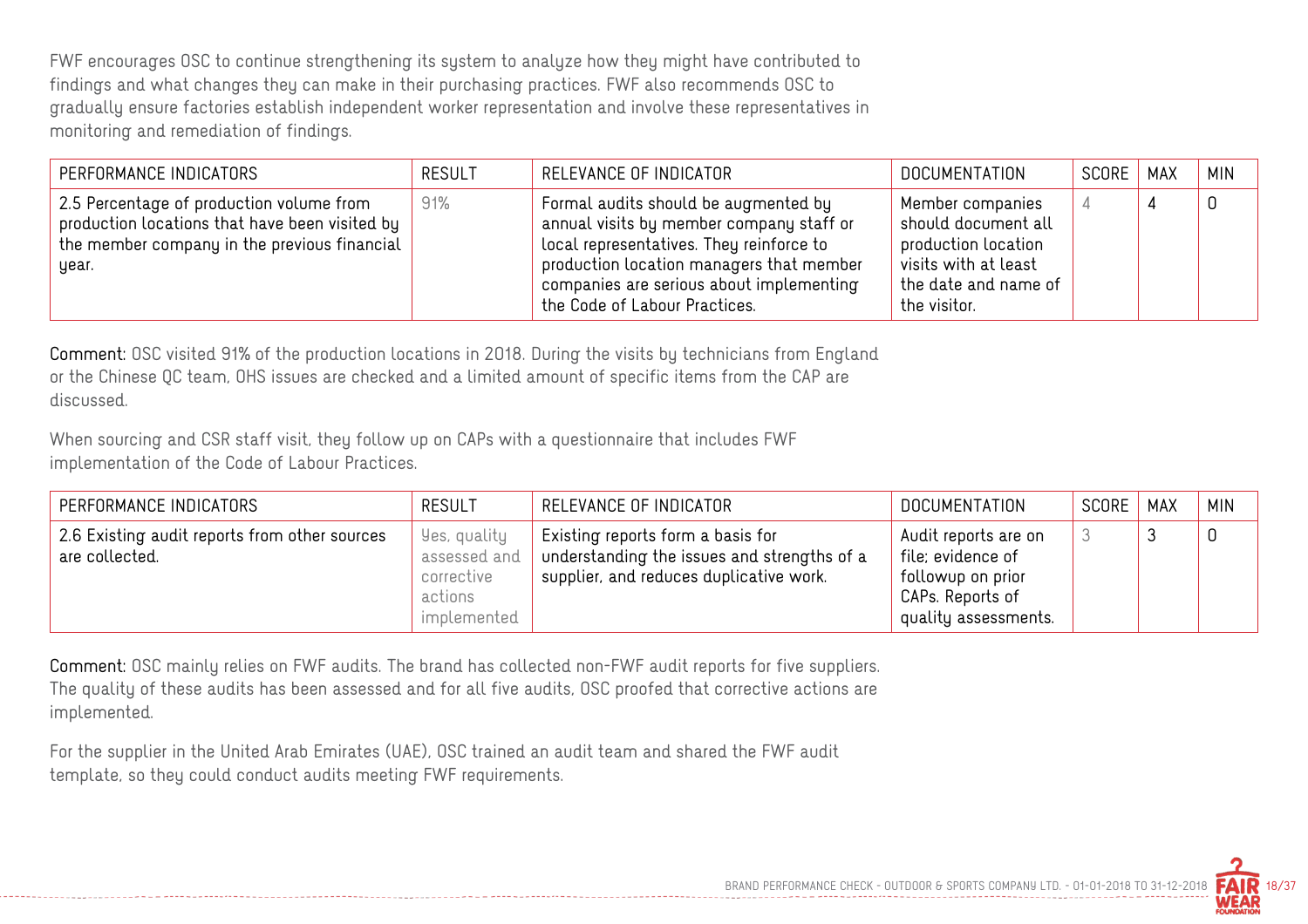| PERFORMANCE INDICATORS                                                                                     | <b>RESULT</b>                                                                           | RELEVANCE OF INDICATOR                                                                                                                                                                                                                                                                                                                                                                      | <b>DOCUMENTATION</b>                                                                                                                                                                                                                                                                  | <b>SCORE</b> | <b>MAX</b> | <b>MIN</b> |
|------------------------------------------------------------------------------------------------------------|-----------------------------------------------------------------------------------------|---------------------------------------------------------------------------------------------------------------------------------------------------------------------------------------------------------------------------------------------------------------------------------------------------------------------------------------------------------------------------------------------|---------------------------------------------------------------------------------------------------------------------------------------------------------------------------------------------------------------------------------------------------------------------------------------|--------------|------------|------------|
| 2.7 Compliance with FWF risk policies.                                                                     | Average score<br>depending on<br>the number<br>of applicable<br>policies and<br>results | Aside from regular monitoring and<br>remediation requirements under FWF<br>membership, countries, specific areas within<br>countries or specific product groups may pose<br>specific risks that require additional steps to<br>address and remediate those risks. FWF<br>requires member companies to be aware of<br>those risks and implement policy<br>requirements as prescribed by FWF. | Policy documents,<br>inspection reports,<br>evidence of<br>cooperation with<br>other customers<br>sourcing at the same<br>factories, reports of<br>meetings with<br>suppliers, reports of<br>additional activities<br>and/or attendance<br>lists as mentioned in<br>policy documents. | 3            | 6          | $-2$       |
| Compliance with FWF enhanced monitoring<br>programme Bangladesh                                            | Policies are<br>not relevant<br>to the<br>company's<br>supply chain                     |                                                                                                                                                                                                                                                                                                                                                                                             |                                                                                                                                                                                                                                                                                       | N/A          | 6          | $-2$       |
| Compliance with FWF Myanmar policy                                                                         | Intermediate                                                                            |                                                                                                                                                                                                                                                                                                                                                                                             |                                                                                                                                                                                                                                                                                       | 3            | 6          | $-2$       |
| Compliance with FWF guidance on abrasive<br>blasting                                                       | Policies are<br>not relevant<br>to the<br>company's<br>supply chain                     |                                                                                                                                                                                                                                                                                                                                                                                             |                                                                                                                                                                                                                                                                                       | N/A          | 6          | $-2$       |
| Compliance with FWF guidance on risks<br>related to Turkish garment factories<br>employing Syrian refugees | Policies are<br>not relevant<br>to the<br>company's<br>supply chain                     |                                                                                                                                                                                                                                                                                                                                                                                             |                                                                                                                                                                                                                                                                                       | N/A          | 6          | $-2$       |
| Other risks specific to the member's supply<br>chain are addressed by its monitoring system                | Policies are<br>not relevant<br>to the<br>company's<br>supply chain                     |                                                                                                                                                                                                                                                                                                                                                                                             |                                                                                                                                                                                                                                                                                       | N/A          | 6          | $-2$       |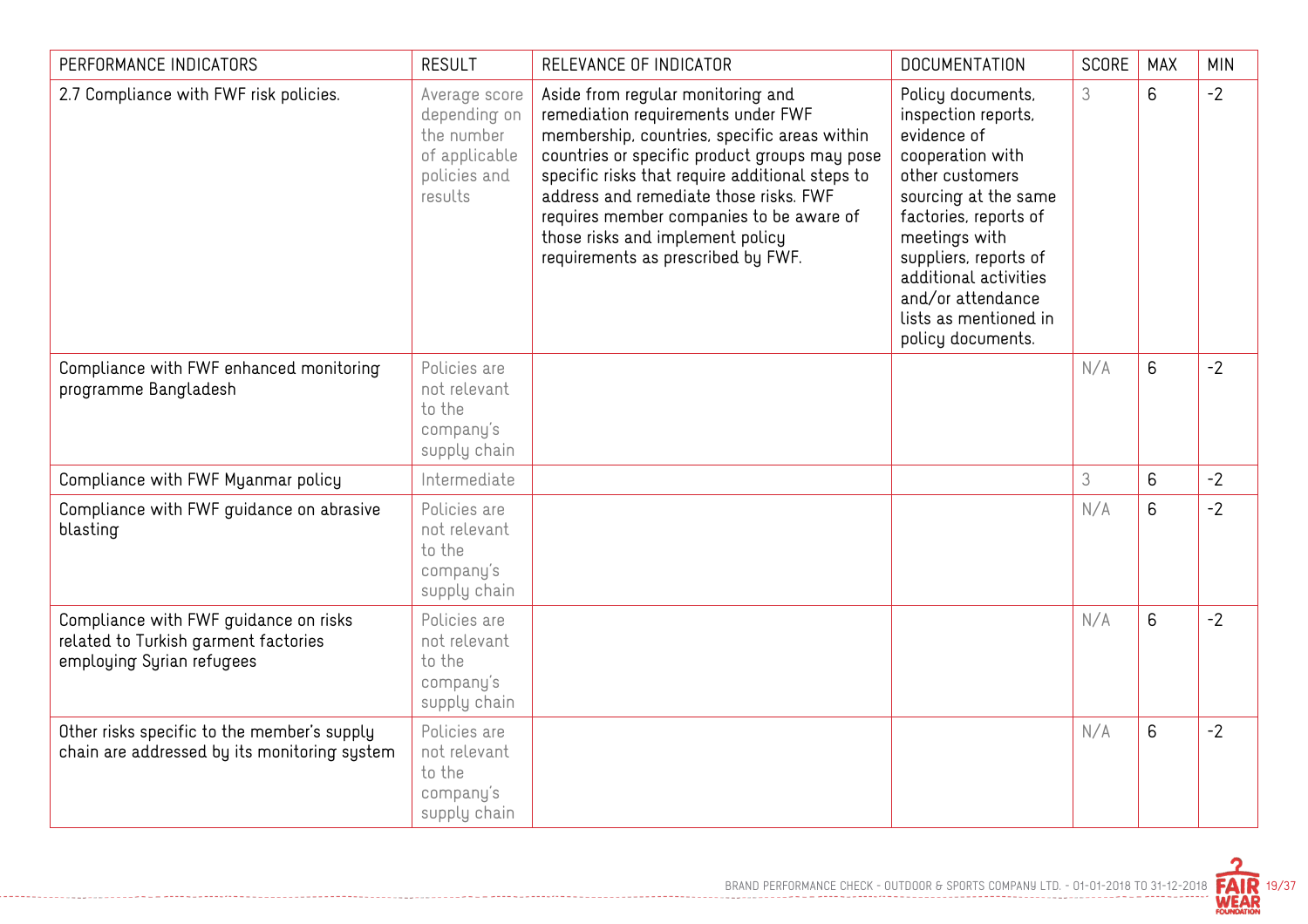Comment: OSC started working in Myanmar in 2016 with two factories where other FWF members are also sourcing. The production locations were audited and work together with other FWF members OSC was active to mitigate risks.

Top management, CSR and sourcing are aware of the country-specific risks. The brand monitors progress on labour rights closely. For one production location, there was no commitment to improve and therefore OSC did not continue working with that factory.

OSC did not publish the wage ladder of the factory on their website or in the social report, which is a FWF requirement for the enhanced monitoring programme for Myanmar.

Requirement: FWF members sourcing in Myanmar are required to develop and publish wage ladders for each factory where production takes place.

| PERFORMANCE INDICATORS                                                                                                   | <b>RESULT</b>         | RELEVANCE OF INDICATOR                                                                                                                                                                                                                                 | DOCUMENTATION                                                       | SCORE | MAX | <b>MIN</b>   |
|--------------------------------------------------------------------------------------------------------------------------|-----------------------|--------------------------------------------------------------------------------------------------------------------------------------------------------------------------------------------------------------------------------------------------------|---------------------------------------------------------------------|-------|-----|--------------|
| 2.8 Member company cooperates with other<br>FWF member companies in resolving<br>corrective actions at shared suppliers. | Active<br>cooperation | Cooperation between customers increases<br>leverage and chances of successful<br>outcomes. Cooperation also reduces the<br>chances of a factory having to conduct<br>multiple Corrective Action Plans about the<br>same issue with multiple customers. | Shared CAPs,<br>evidence of<br>cooperation with<br>other customers. |       |     | <u>. так</u> |

Comment: OSC actively cooperates with other FWF members in resolving corrective actions, in several cases taking the lead. In cases where other members lead this process, the brand could demonstrate that they are well-informed about the status of remediation.

In addition to this, updates of visits are shared and OSC has active cooperation with other brands as part of their in their human rights due diligence approach for potential new production sites.

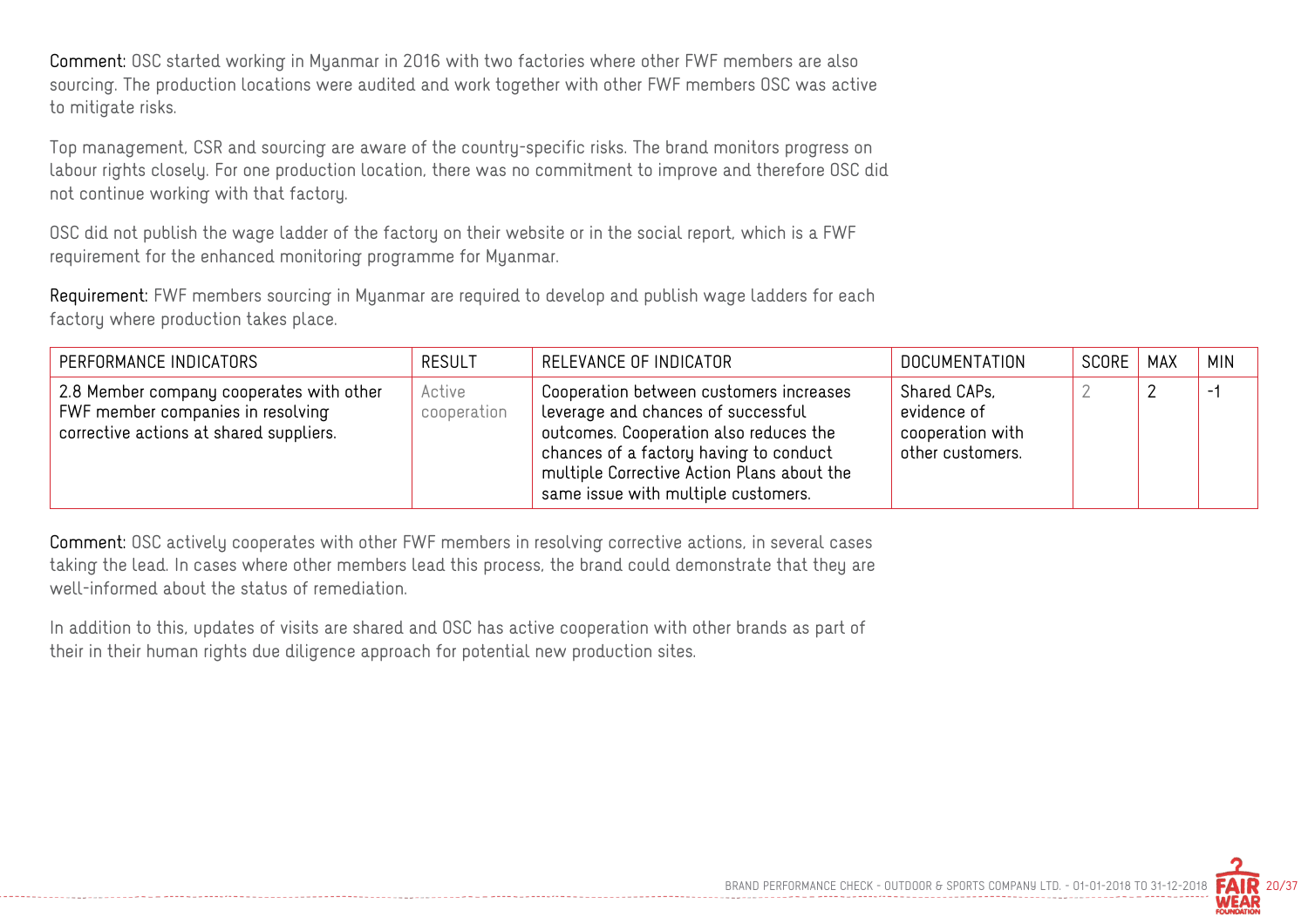| PERFORMANCE INDICATORS                                                                                        | <b>RESULT</b> | RELEVANCE OF INDICATOR                                                                                                                                                                                                                                                                         | <b>DOCUMENTATION</b>                                                                                                                                    | SCORE   MAX | <b>MIN</b> |
|---------------------------------------------------------------------------------------------------------------|---------------|------------------------------------------------------------------------------------------------------------------------------------------------------------------------------------------------------------------------------------------------------------------------------------------------|---------------------------------------------------------------------------------------------------------------------------------------------------------|-------------|------------|
| 2.9 Percentage of production volume where<br>monitoring requirements for low-risk countries<br>are fulfilled. | 50-100%       | Low-risk countries are determined by the<br>presence and proper functioning of<br>institutions which can guarantee compliance<br>with national and international standards and<br>laws. FWF has defined minimum monitoring<br>requirements for production locations in low-<br>risk countries. | Documentation of<br>visits, notification of<br>suppliers of FWF<br>membership; posting<br>of worker information<br>sheets, completed<br>questionnaires. |             | 0          |

Comment: OSC sources in 3 production locations in low-risk countries, responsible for 5 % of total FOB. The brand has visited the Hungarian and Portuguese production locations in the past two years, which is a FWF monitoring requirement for low-risk locations. The production volume of these two production locations counts towards the monitoring threshold.

| PERFORMANCE INDICATORS                                                                                                                                                          | <b>RESULT</b> | RELEVANCE OF INDICATOR                                                                                                                                                                | DOCUMENTATION                                                                         | SCORE | MAX | <b>MIN</b> |
|---------------------------------------------------------------------------------------------------------------------------------------------------------------------------------|---------------|---------------------------------------------------------------------------------------------------------------------------------------------------------------------------------------|---------------------------------------------------------------------------------------|-------|-----|------------|
| 2.10 Extra bonus indicator: in case FWF<br>member company conducts full audits at tail-<br>end production locations (when the minimum<br>required monitoring threshold is met). | No            | FWF encourages its members to monitor<br>100% of its production locations and rewards<br>those members who conduct full audits<br>above the minimum required monitoring<br>threshold. | Production location<br>information as<br>provided to FWF and<br>recent Audit Reports. | N/A   |     |            |

| PERFORMANCE INDICATORS                                                                                           | <b>RESULT</b>                                                   | RELEVANCE OF INDICATOR                                                                                                                                                                                                                           | DOCUMENTATION                  | SCORE | <b>MAX</b> | <b>MIN</b> |
|------------------------------------------------------------------------------------------------------------------|-----------------------------------------------------------------|--------------------------------------------------------------------------------------------------------------------------------------------------------------------------------------------------------------------------------------------------|--------------------------------|-------|------------|------------|
| 2.11 Questionnaire is sent and information is<br>collected from external brands resold by the<br>member company. | Yes, and<br>member has<br>collected<br>necessary<br>information | FWF believes it is important for affiliates that<br>have a retail/wholesale arm to at least know<br>$\parallel$ if the brands they resell are members of FWF<br>or a similar organisation, and in which<br>countries those brands produce goods. | Questionnaires are on<br>file. |       |            | 0          |

Comment: OSC has three external brands and collected all the required information from these brands. The brand has collected audit reports for the known production locations. One of the production locations is producing for OSC as well.

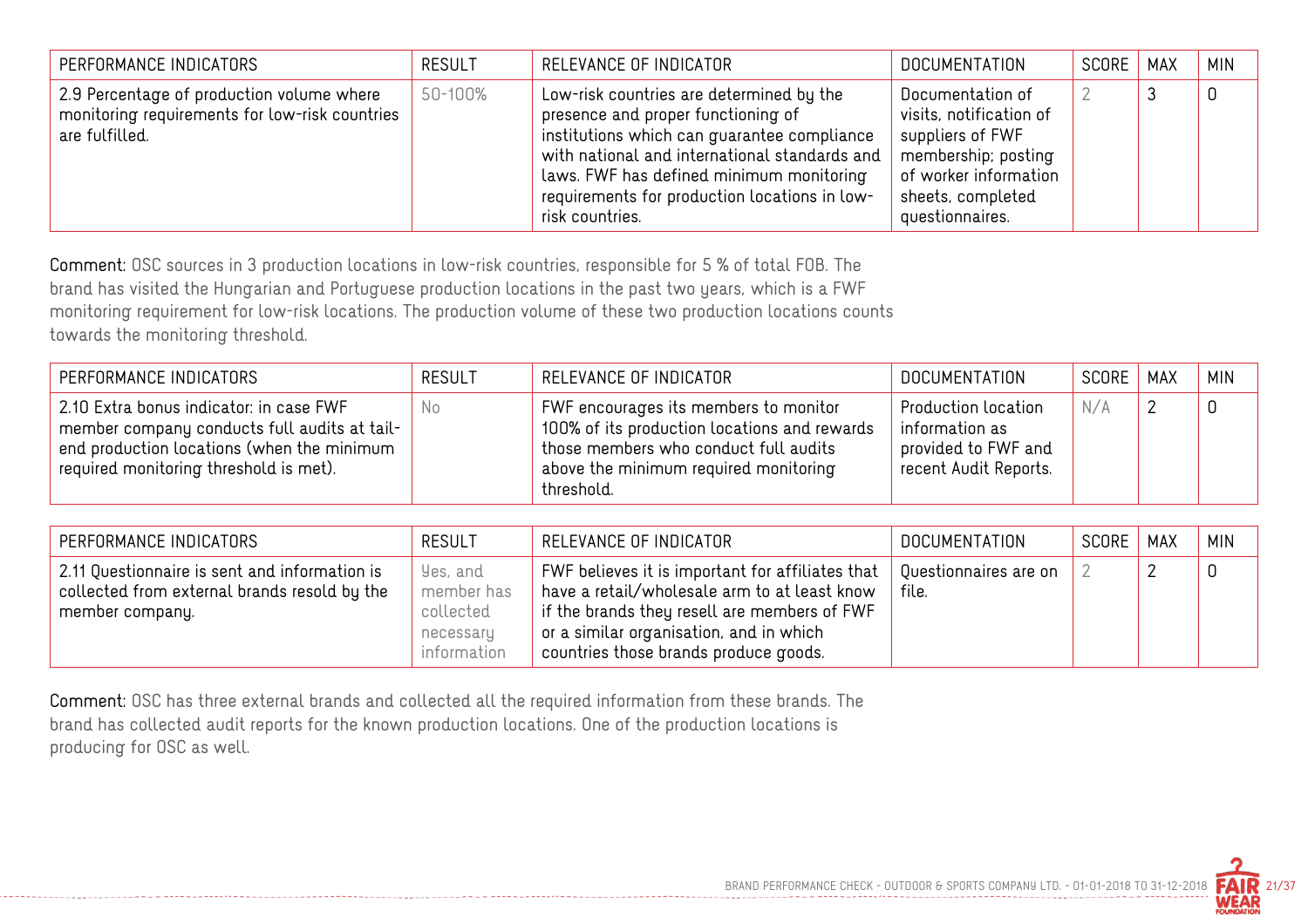| PERFORMANCE INDICATORS                                                                                                                 | <b>RESULT</b> | RELEVANCE OF INDICATOR                                                                                                                                                                                                             | <b>DOCUMENTATION</b>                                                                                                                                         | SCORE | MAX | <b>MIN</b> |
|----------------------------------------------------------------------------------------------------------------------------------------|---------------|------------------------------------------------------------------------------------------------------------------------------------------------------------------------------------------------------------------------------------|--------------------------------------------------------------------------------------------------------------------------------------------------------------|-------|-----|------------|
| 2.12 External brands resold by member<br>companies that are members of another<br>credible initiative (% of external sales<br>volume). | 0%            | FWF believes members who resell products<br>should be rewarded for choosing to sell<br>external brands who also take their supply<br>chain responsibilities seriously and are open<br>about in which countries they produce goods. | External production<br>data in FWF's<br>information<br>management system.<br>Documentation of<br>sales volumes of<br>products made by<br>FWF or FLA members. |       |     | 0          |

| PERFORMANCE INDICATORS                                                     | RESULT       | RELEVANCE OF INDICATOR                                                                                                                                                                      | DOCUMENTATION                                               | SCORE | MAX | <b>MIN</b> |
|----------------------------------------------------------------------------|--------------|---------------------------------------------------------------------------------------------------------------------------------------------------------------------------------------------|-------------------------------------------------------------|-------|-----|------------|
| 2.13 Questionnaire is sent and information is<br>collected from licensees. | No licensees | FWF believes it is important for member<br>companies to know if the licensee is<br>committed to the implementation of the<br>same labour standards and has a monitoring<br>system in place. | Questionnaires are on<br>file. Contracts with<br>licensees. | N/A   |     |            |

## MONITORING AND REMEDIATION

-------------------------

Possible Points: 35

Earned Points: 26

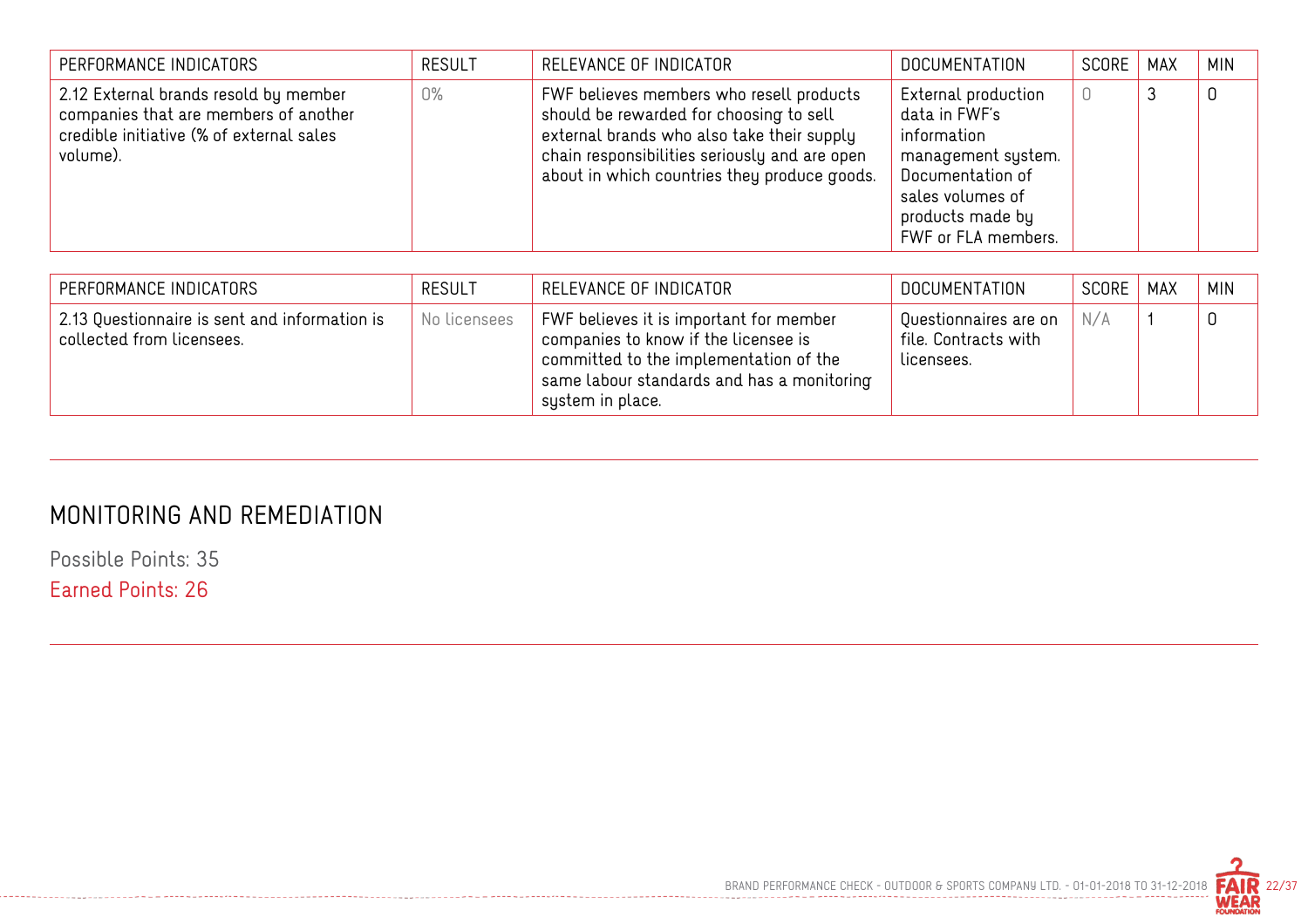#### Additional comments on Monitoring and Remediation:

Comment: OSC is responsible for more than 10% of the production locations capacity of a Serbian and Bulgarian supplier. For these suppliers no audit report is available. The Serbian supplier will be audited in 2019. OSC production will stop production at the Bulgarian facility.

Requirement: In the tail end of OSC's supplier base, FWF requires OSC to ensure it audits all production locations where OSC is responsible for over 10% of the location's production capacity as per the monitoring threshold requirements.



BRAND PERFORMANCE CHECK - OUTDOOR & SPORTS COMPANY LTD. - 01-01-2018 TO 31-12-2018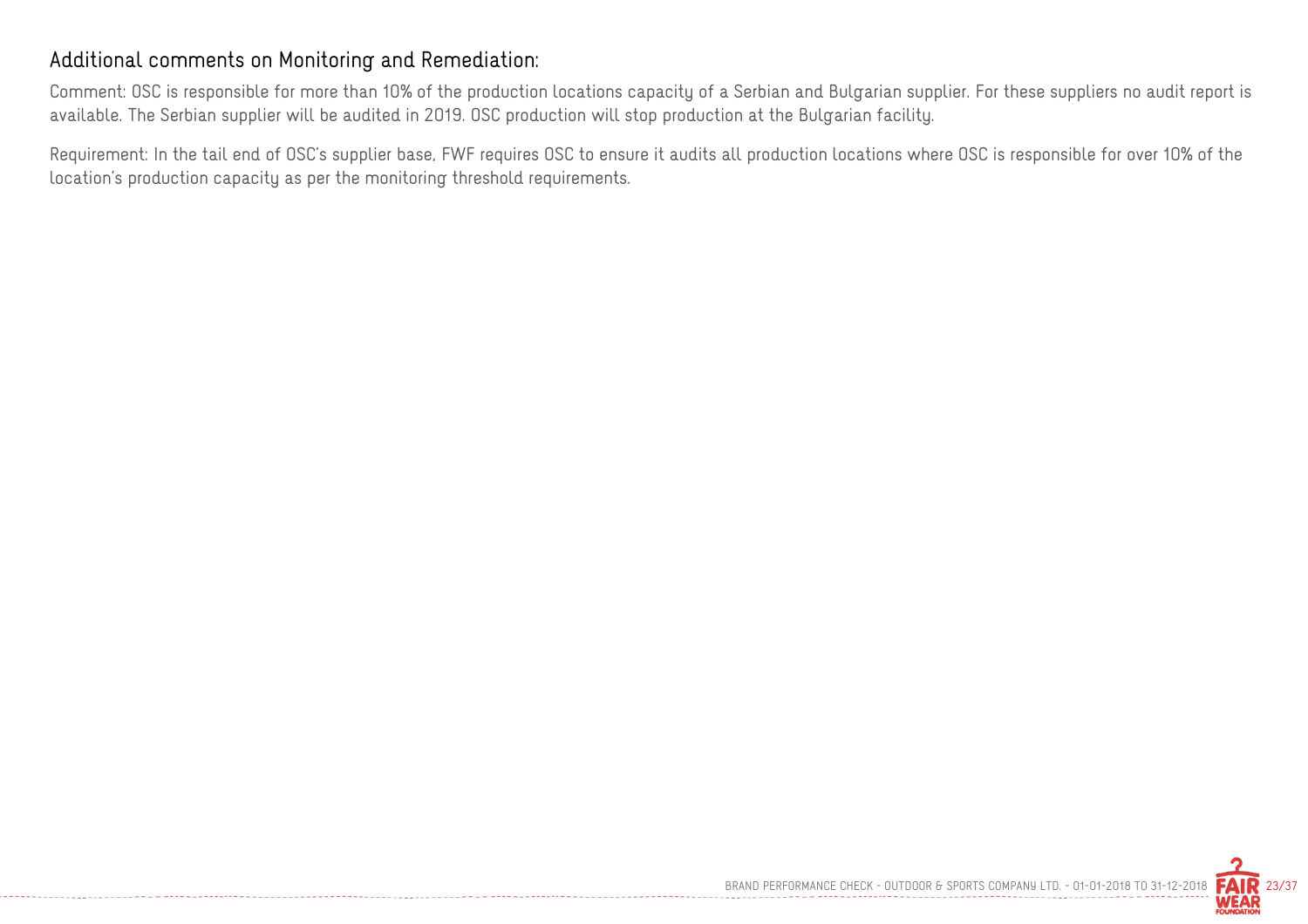## 3. COMPLAINTS HANDLING

| <b>BASIC MEASUREMENTS</b>                                | RESULT | <b>COMMENTS</b>                                                                                                                                                                          |
|----------------------------------------------------------|--------|------------------------------------------------------------------------------------------------------------------------------------------------------------------------------------------|
| Number of worker complaints received since last check    |        | At this point, FWF considers a high number of<br>$\overline{a}$ complaints as a positive indicator, as it shows that<br>workers are aware of and making use of the<br>complaints system. |
| Number of worker complaints in process of being resolved |        |                                                                                                                                                                                          |
| Number of worker complaints resolved since last check    |        |                                                                                                                                                                                          |

| PERFORMANCE INDICATORS                                                      | <b>RESULT</b> | RELEVANCE OF INDICATOR                                                                                     | DOCUMENTATION                                                                     | SCORE MAX | <b>MIN</b> |
|-----------------------------------------------------------------------------|---------------|------------------------------------------------------------------------------------------------------------|-----------------------------------------------------------------------------------|-----------|------------|
| 3.1 A specific employee has been designated<br>to address worker complaints | Yes           | Followup is a serious part of FWF<br>membership, and cannot be successfully<br>managed on an ad-hoc basis. | Manuals, emails, etc.,<br>demonstrating who<br>the designated staff<br>person is. |           | $-$        |

Comment: The CSR manager is responsible to address any complaint received.

| PERFORMANCE INDICATORS                                                                                          | <b>RESULT</b> | RELEVANCE OF INDICATOR                                                                                                                                                                                                                                                                 | <b>DOCUMENTATION</b>                                                                                 | SCORE | MAX | <b>MIN</b> |
|-----------------------------------------------------------------------------------------------------------------|---------------|----------------------------------------------------------------------------------------------------------------------------------------------------------------------------------------------------------------------------------------------------------------------------------------|------------------------------------------------------------------------------------------------------|-------|-----|------------|
| 3.2 Member company has informed factory<br>management and workers about the FWF<br>CoLP and complaints hotline. | Yes           | Informing both management and workers<br>about the FWF Code of Labour Practices and<br>complaints hotline is a first step in alerting<br>workers to their rights. The Worker<br>Information Sheet is a tool to do this and<br>should be visibly posted at all production<br>locations. | Photos by company<br>staff, audit reports,<br>checklists from<br>production location<br>visits, etc. |       |     | $-2$       |

Comment: OSC requests photos from all suppliers to ensure that the worker information sheet is posted in factories. During regular visits, this is checked.

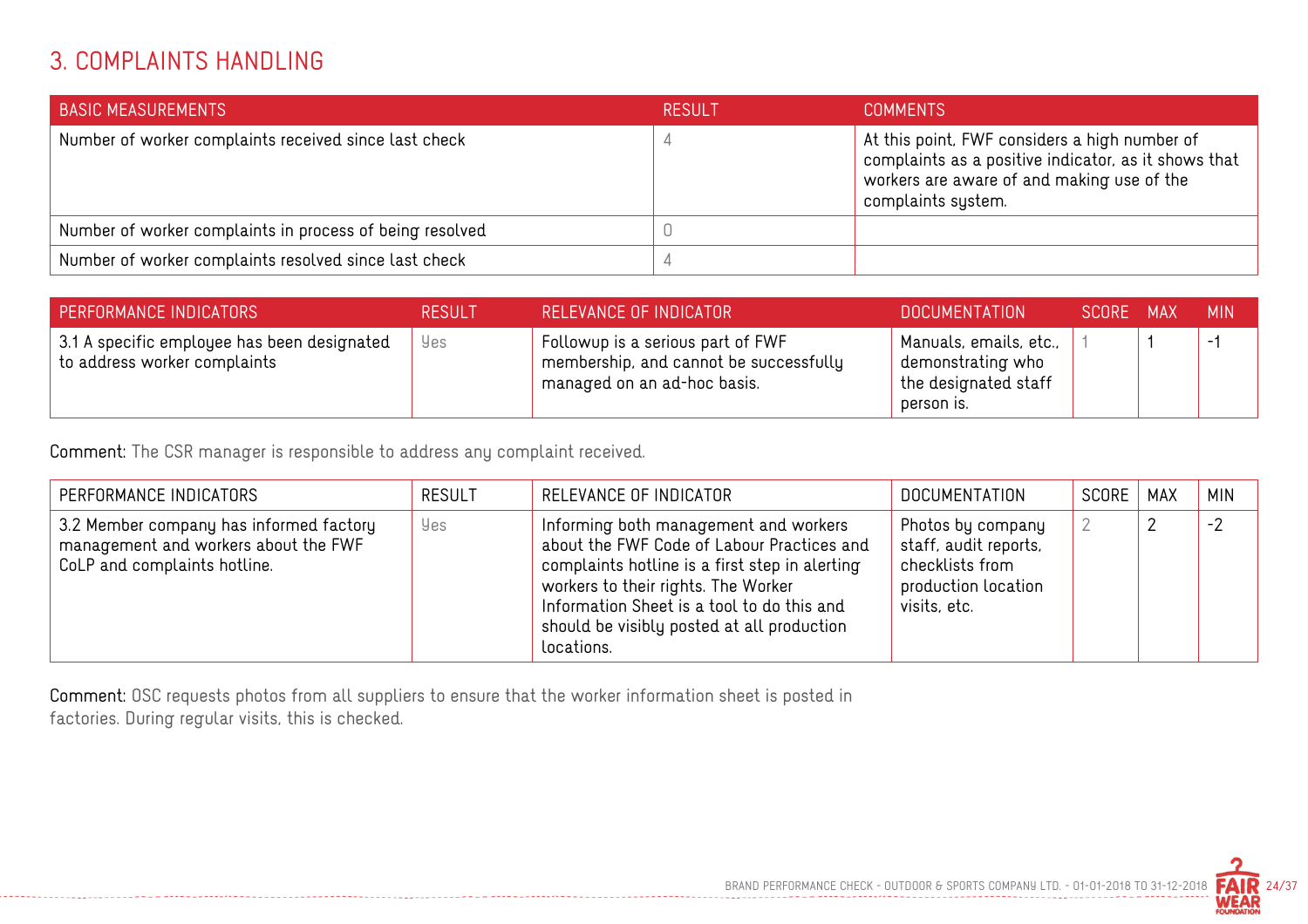| PERFORMANCE INDICATORS                                                                                         | <b>RESULT</b> | RELEVANCE OF INDICATOR                                                                                                                                                                                                           | <b>DOCUMENTATION</b>                                                                                                                                                                                  | SCORE | <b>MAX</b> | <b>MIN</b> |
|----------------------------------------------------------------------------------------------------------------|---------------|----------------------------------------------------------------------------------------------------------------------------------------------------------------------------------------------------------------------------------|-------------------------------------------------------------------------------------------------------------------------------------------------------------------------------------------------------|-------|------------|------------|
| 3.3 Degree to which member company has<br>actively raised awareness of the FWF CoLP<br>and complaints hotline. | 75%           | After informing workers and management of<br>the FWF CoLP and the complaints hotline,<br>additional awareness raising and training is<br>needed to ensure sustainable improvements<br>and structural worker-management dialogue. | Training reports,<br>FWF's data on<br>factories enrolled in<br>the WEP basic<br>module. For<br>alternative training<br>activities: curriculum,<br>training content,<br>participation and<br>outcomes. | 6     | 6          | 0          |

Comment: Twelve production locations have participated in FWF's Workplace Education Programme basic module in 2016-2018. The production locations are located in China, Myanmar, and Vietnam. OSC also organised a training for two of their production locations in Ukraine. This means that 75% of the production volume in high-risk countries has received basic training.

For one of the Chinese production locations that already received a WEP, OSC organised an ILO Score Module 1 training.

Recommendation: OSC could consider implementing additional activities to raise awareness about the FWF Code of Labour Practices and FWF complaint helpline next to providing training. This could include providing the FWF worker information cards to workers during visits or when handing out pay slips, making use of FWF's Factory Guide, stimulating peer-to-peer learning among workers and ensuring factory management regularly informs workers, in particular, new workers, about their rights and available grievance mechanisms.

| PERFORMANCE INDICATORS                                                                                                           | <b>RESULT</b>                      | RELEVANCE OF INDICATOR                                                                                                                                                                 | <b>DOCUMENTATION</b>                                                                                                  | SCORE | <b>MAX</b> | <b>MIN</b> |
|----------------------------------------------------------------------------------------------------------------------------------|------------------------------------|----------------------------------------------------------------------------------------------------------------------------------------------------------------------------------------|-----------------------------------------------------------------------------------------------------------------------|-------|------------|------------|
| 3.4 All complaints received from production<br>location workers are addressed in accordance<br>with the FWF Complaints Procedure | Yes +<br>Preventive<br>steps taken | Providing access to remedy when problems<br>arise is a key element of responsible supply<br>chain management. Member company<br>involvement is often essential to resolving<br>ISSUES. | Documentation that<br>member company<br>has completed all<br>required steps in the<br>complaints handling<br>process. |       | 6          | $-2$       |

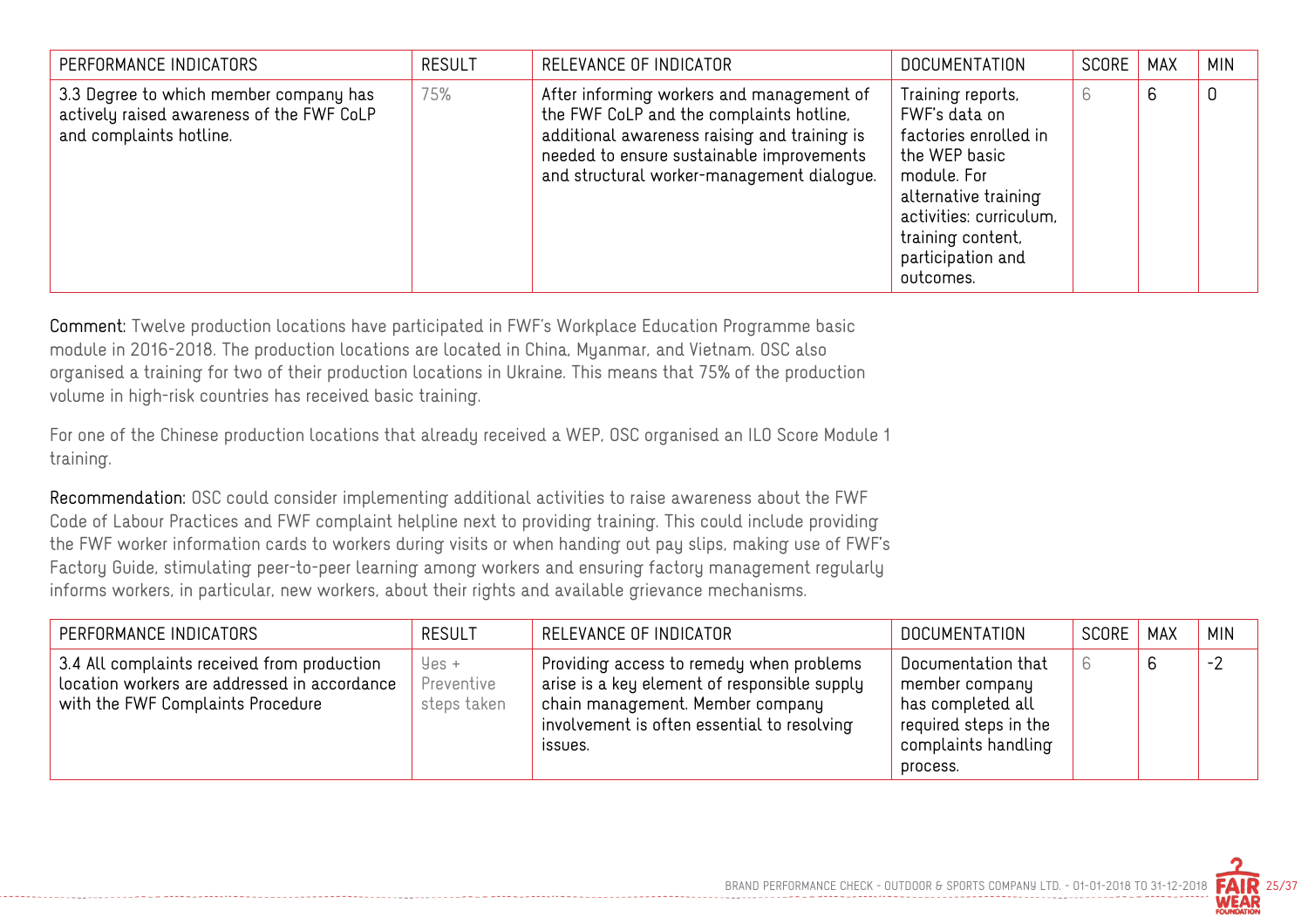Comment: Four complaints were received in Myanmar, China and Vietnam about, amongst other, overtime, late payments and the way toilet visits were organised. When OSC receives a complaint, the brand contacts the factories directly and investigates the issues. In all four complaints cases, the CSR manager was actively involved in the remediation trajectory through discussions with factory management, checks and collecting of evidence and visits of the production locations. In one of the four complaints, the reaction of OSC and another FWF member brand was slower than usual. Currently, all four complaints are resolved.

For the Vietnamese complaint, OSC showed proof of the active follow up, including the role of the local QC double-checking remediation and preventative measures, for example, related to the monitoring of on-time payments and stimulating the supplier to develop a different system for toilet visits. In the case of the Chinese complaints, preventative steps focus on reducing the working hours to avoid excessive overtime.

| PERFORMANCE INDICATORS                                                                         | <b>RESULT</b>         | RELEVANCE OF INDICATOR                                                                                                                                                                                 | DOCUMENTATION                                                                         | SCORE   MAX |          | <b>MIN</b> |
|------------------------------------------------------------------------------------------------|-----------------------|--------------------------------------------------------------------------------------------------------------------------------------------------------------------------------------------------------|---------------------------------------------------------------------------------------|-------------|----------|------------|
| 3.5 Cooperation with other customers in<br>addressing worker complaints at shared<br>suppliers | Active<br>cooperation | Because most production locations supply<br>several customers with products, involvement<br>of other customers by the FWF member<br>company can be critical in resolving a<br>complaint at a supplier. | Documentation of<br>joint efforts, e.g.<br>emails, sharing of<br>complaint data, etc. |             | <u>_</u> |            |

Comment: In three complaint cases, OSC shared a production location with another FWF member. OSC cooperated with several other FWF members and non-FWF member brands when addressing complaints. OSC and Haglofs won the FWF inspirational award 2018 for their joint remediation of a complaint in China together with four non-FWF brands.

#### COMPLAINTS HANDLING

Possible Points: 17

Earned Points: 17

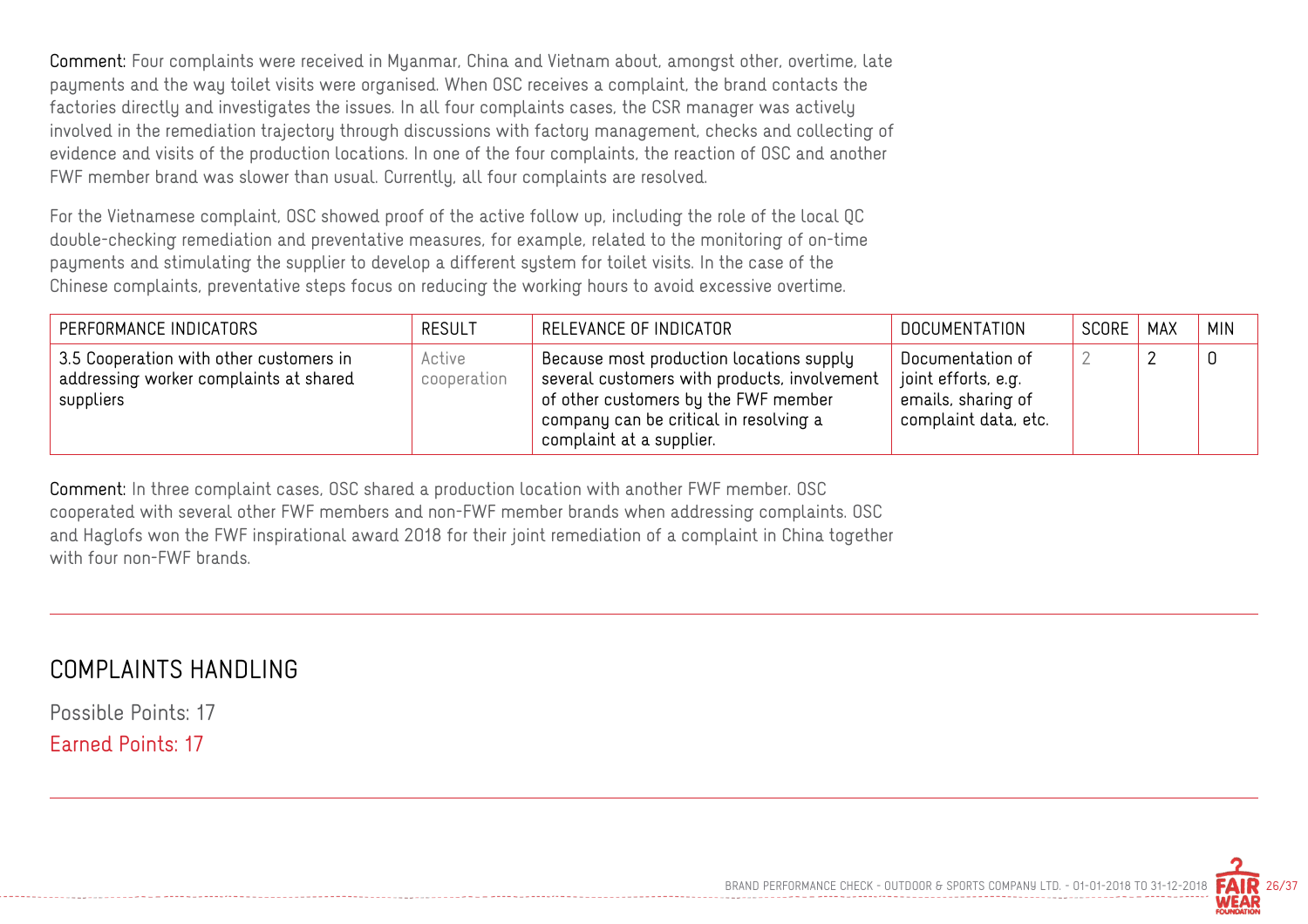## 4. TRAINING AND CAPACITY BUILDING

| <b>PERFORMANCE INDICATORS</b>                                        | <b>RESULT</b> | RELEVANCE OF INDICATOR                                                                                                                                                                                                                | DOCUMENTATION                                            | SCORE MAX | <b>MIN</b> |
|----------------------------------------------------------------------|---------------|---------------------------------------------------------------------------------------------------------------------------------------------------------------------------------------------------------------------------------------|----------------------------------------------------------|-----------|------------|
| 4.1 All staff at member company are made<br>aware of FWF membership. | Yes           | Preventing and remediating problems often<br>requires the involvement of many different<br>departments; making all staff aware of FWF<br>membership requirements helps to support<br>cross-departmental collaboration when<br>needed. | Emails, trainings,<br>presentation,<br>newsletters, etc. |           | 0          |

Comment: The CSR manager provides FWF training to new staff informing them about the CoLP and they way OSC organises FWF membership. All OSC staff receives regular updates in the quarterly newsletter. In 2018 the CSR manager informed all staff about winning the FWF Inspiration Award for remediation of a complaint. FWF membership can be found on the OSC business cards and on the garments.

| PERFORMANCE INDICATORS                                                              | <b>RESULT</b> | RELEVANCE OF INDICATOR                                                                                                                                                               | <b>DOCUMENTATION</b>                                                                             | SCORE | <b>MAX</b> | <b>MIN</b> |
|-------------------------------------------------------------------------------------|---------------|--------------------------------------------------------------------------------------------------------------------------------------------------------------------------------------|--------------------------------------------------------------------------------------------------|-------|------------|------------|
| 4.2 All staff in direct contact with suppliers<br>are informed of FWF requirements. | Yes           | Sourcing, purchasing and CSR staff at a<br>minimum should possess the knowledge<br>necessary to implement FWF requirements<br>and advocate for change within their<br>organisations. | <b>FWF Seminars or</b><br>equivalent trainings<br>provided;<br>presentations,<br>curricula, etc. |       |            | $-$        |

Comment: The CSR manager shares updates with the sourcing team about FWF requirements.

| PERFORMANCE INDICATORS                                                                       | <b>RESULT</b>                 | RELEVANCE OF INDICATOR                                                                                                                                                                                                    | <b>DOCUMENTATION</b>                                                           | SCORE | MAX | <b>MIN</b> |
|----------------------------------------------------------------------------------------------|-------------------------------|---------------------------------------------------------------------------------------------------------------------------------------------------------------------------------------------------------------------------|--------------------------------------------------------------------------------|-------|-----|------------|
| 4.3 All sourcing contractors/agents are<br>informed about FWF's Code of Labour<br>Practices. | Member does not<br><b>USE</b> | Agents have the potential to either<br>support or disrupt CoLP implementation.<br>agents/contractors   It is the responsibility of member<br>company to ensure agents actively<br>support the implementation of the CoLP. | Correspondence with<br>agents, trainings for<br>agents, FWF audit<br>findings. | N/A   |     |            |

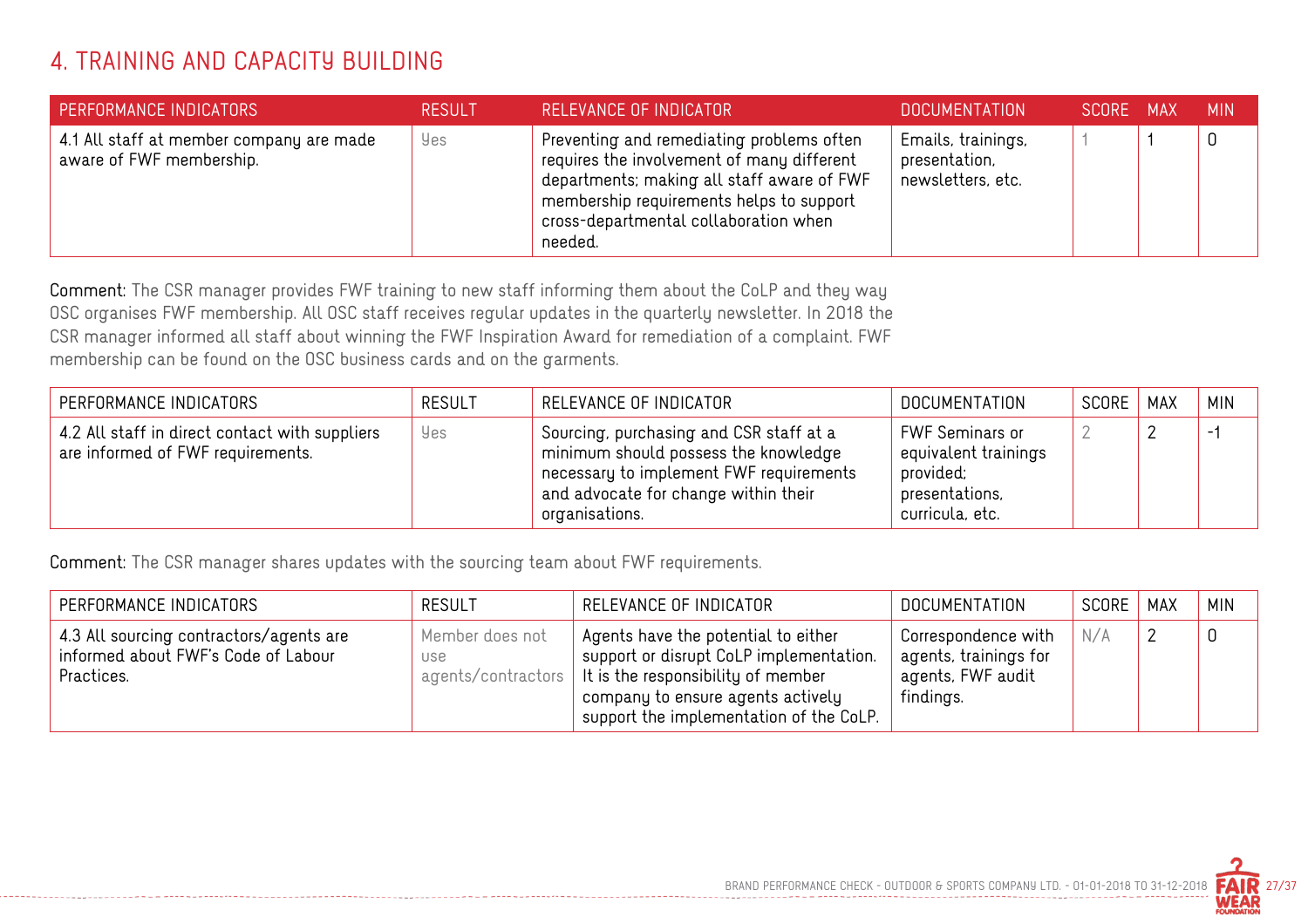| PERFORMANCE INDICATORS                                                                                                | <b>RESULT</b> | RELEVANCE OF INDICATOR                                                                                                                                                                                                                                                               | <b>DOCUMENTATION</b>                                                                                                                                                                              | SCORE | MAX | <b>MIN</b> |
|-----------------------------------------------------------------------------------------------------------------------|---------------|--------------------------------------------------------------------------------------------------------------------------------------------------------------------------------------------------------------------------------------------------------------------------------------|---------------------------------------------------------------------------------------------------------------------------------------------------------------------------------------------------|-------|-----|------------|
| 4.4 Factory participation in training<br>programmes that support transformative<br>processes related to human rights. | $0\%$         | Complex human rights issues such as<br>freedom of association or gender-based<br>violence require more in-depth trainings that<br>support factory-level transformative<br>processes. FWF has developed several<br>modules, however, other (member-led)<br>programmes may also count. | Training reports,<br>FWF's data on<br>factories enrolled in<br>training programmes.<br>For alternative<br>training activities:<br>curriculum, training<br>content, participation<br>and outcomes. |       | 6   |            |

| PERFORMANCE INDICATORS                                                       | <b>RESULT</b>                                                                                                    | RELEVANCE OF INDICATOR                                                                                                                                   | <b>DOCUMENTATION</b>                                                                                                                                                                              | SCORE | <b>MAX</b>     | <b>MIN</b>  |
|------------------------------------------------------------------------------|------------------------------------------------------------------------------------------------------------------|----------------------------------------------------------------------------------------------------------------------------------------------------------|---------------------------------------------------------------------------------------------------------------------------------------------------------------------------------------------------|-------|----------------|-------------|
| 4.5 Degree to which member company<br>follows up after a training programme. | No training<br>programmes<br>have been<br>conducted or<br>member<br>produces<br>solely in low-<br>risk countries | After factory-level training programmes,<br>complementary activities such as remediation<br>and changes on brand level will achieve a<br>lasting impact. | Documentation of<br>discussions with<br>factory management<br>and worker<br>representatives,<br>minutes of regular<br>worker-management<br>dialogue meetings or<br>anti-harassment<br>committees. | N/A   | $\overline{2}$ | $\mathbf 0$ |

## TRAINING AND CAPACITY BUILDING

Possible Points: 9 Earned Points: 3

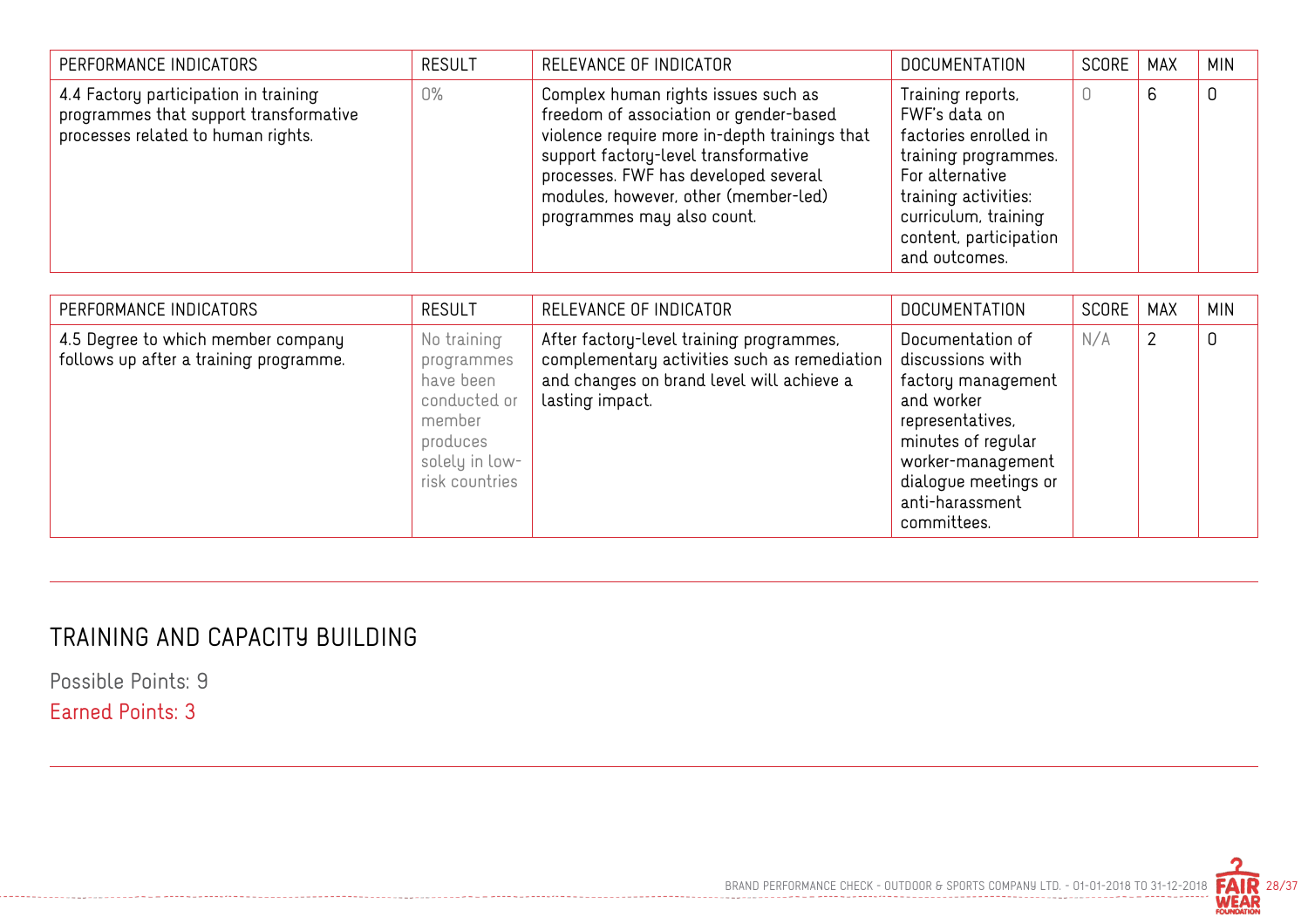## 5. INFORMATION MANAGEMENT

| <b>PERFORMANCE INDICATORS</b>                               | <b>RESULT</b> | RELEVANCE OF INDICATOR                                                                                            | DOCUMENTATION                                                                                                                                                                                                                 | SCORE MAX |   | <b>MIN</b> |
|-------------------------------------------------------------|---------------|-------------------------------------------------------------------------------------------------------------------|-------------------------------------------------------------------------------------------------------------------------------------------------------------------------------------------------------------------------------|-----------|---|------------|
| 5.1 Level of effort to identify all production<br>locations | Advanced      | Any improvements to supply chains require<br>member companies to first know all of their<br>production locations. | Supplier information<br>provided by member<br>company. Financial<br>records of previous<br>financial year.<br>Documented efforts<br>by member company<br>to update supplier<br>information from its<br>monitoring activities. | 6         | 6 | $-2$       |

Comment: OSC has direct relationships with all suppliers and prohibits subcontracting in their supplier contracts. The local Chinese QC team visits the factories at different stages of the production, which allows them to check the production locations for unauthorized subcontracting.

For printing and embroidering an exception is made, though suppliers must inform OSC before the production starts. The brand registers all subcontractors in the FWF database and checks FWF requirements for all suppliers.

| PERFORMANCE INDICATORS                                                                                                              | <b>RESULT</b> | RELEVANCE OF INDICATOR                                                                                                                                                              | DOCUMENTATION                                                                                                                          | SCORE | MAX | <b>MIN</b> |
|-------------------------------------------------------------------------------------------------------------------------------------|---------------|-------------------------------------------------------------------------------------------------------------------------------------------------------------------------------------|----------------------------------------------------------------------------------------------------------------------------------------|-------|-----|------------|
| 5.2 CSR and other relevant staff actively share<br>information with each other about working<br>conditions at production locations. | Yes           | CSR, purchasing and other staff who interact<br>with suppliers need to be able to share<br>information in order to establish a coherent<br>and effective strategy for improvements. | Internal information<br>system; status CAPs,<br>reports of meetings<br>of purchasing/CSR;<br>systematic way of<br>storing information. |       |     | . — 1      |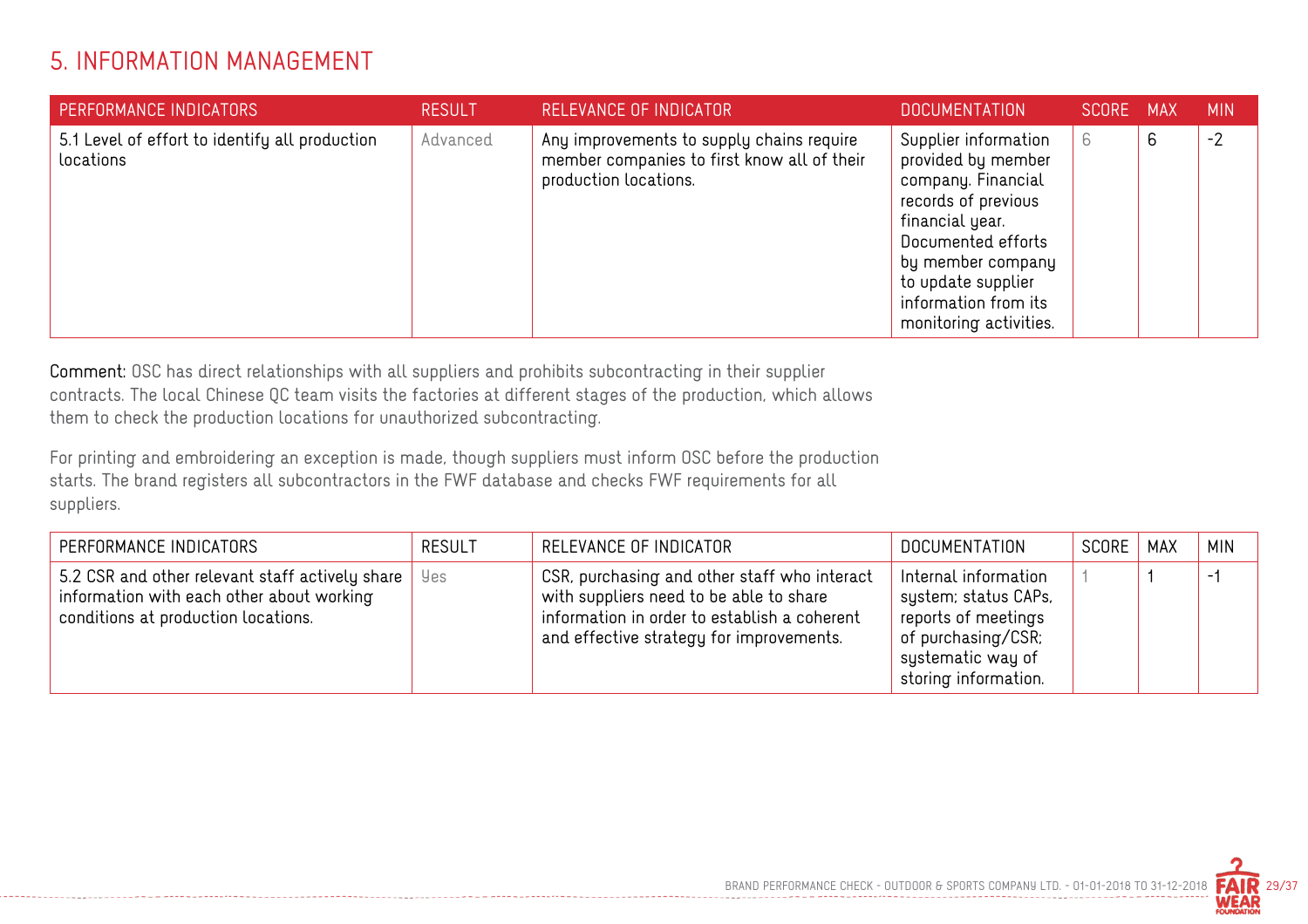Comment: CSR and sourcing teams share a list with travel plans which allows CSR to update all traveling staff to follow up on corrective actions with the help of a questionnaire. The local QC staff is informed and active in follow up as well. Information about working conditions at production sites is accessible to all.

#### INFORMATION MANAGEMENT

Possible Points: 7 Earned Points: 7

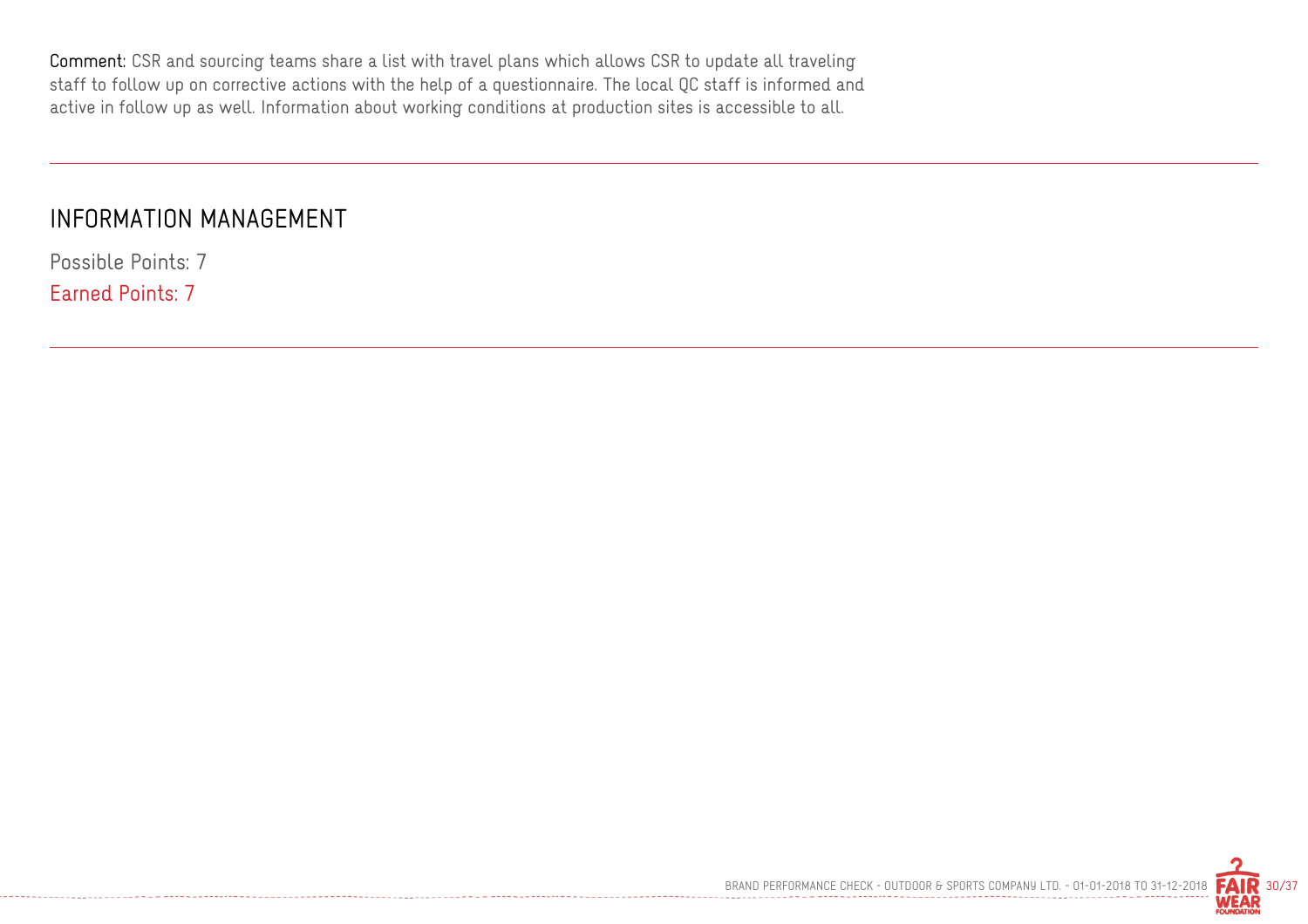## 6. TRANSPARENCY

| PERFORMANCE INDICATORS                                                     | <b>RESULT</b>                                                                                | RELEVANCE OF INDICATOR                                                                                                                                                                                                                                                                                                                 | <b>DOCUMENTATION</b>                                                                                                                  | SCORE | MAX | <b>MIN</b> |
|----------------------------------------------------------------------------|----------------------------------------------------------------------------------------------|----------------------------------------------------------------------------------------------------------------------------------------------------------------------------------------------------------------------------------------------------------------------------------------------------------------------------------------|---------------------------------------------------------------------------------------------------------------------------------------|-------|-----|------------|
| 6.1 Degree of member company compliance<br>with FWF Communications Policy. | Minimum<br>communications<br>requirements<br>are met AND no<br>significant<br>problems found | FWF's communications policy exists to<br>ensure transparency for consumers and<br>stakeholders, and to ensure that member<br>communications about FWF are accurate.<br>Members will be held accountable for their<br>own communications as well as the<br>communications behaviour of 3rd-party<br>retailers, resellers and customers. | FWF membership is<br>communicated on<br>member's website;<br>other<br>communications in<br>line with FWF<br>communications<br>policy. |       |     | $-3$       |

Comment: Public communication about FWF membership complies with FWF's Communication Policy. FWF's Logo, link to www.fairwear.org and a brief explanation about their membership are displayed on all brand websites. The leader logo on the hang-tags of its products is in line with FWF's communication policy.

Recommendation: FWF recommends OSC to update the quotes on the different brand websites (quote people working for FWF in 2019).

| PERFORMANCE INDICATORS                                         | <b>RESULT</b>                                                                                                                   | RELEVANCE OF INDICATOR                                                                                                      | <b>DOCUMENTATION</b>                                                                                                                             | SCORE | <b>MAX</b> | <b>MIN</b> |
|----------------------------------------------------------------|---------------------------------------------------------------------------------------------------------------------------------|-----------------------------------------------------------------------------------------------------------------------------|--------------------------------------------------------------------------------------------------------------------------------------------------|-------|------------|------------|
| 6.2 Member company engages in advanced<br>reporting activities | Published<br>Brand<br>Performance<br>Checks, audit<br>reports,<br>and/or other<br>efforts lead<br>to increased<br>transparency. | Good reporting by members helps to ensure<br>the transparency of FWF's work and shares<br>best practices with the industry. | Member company<br>publishes one or more<br>of the following on<br>their website: Brand<br>Performance Check,<br>Audit Reports,<br>Supplier List. |       |            | 0          |

Comment: OSC shares its Brand Performance Check report on its website.

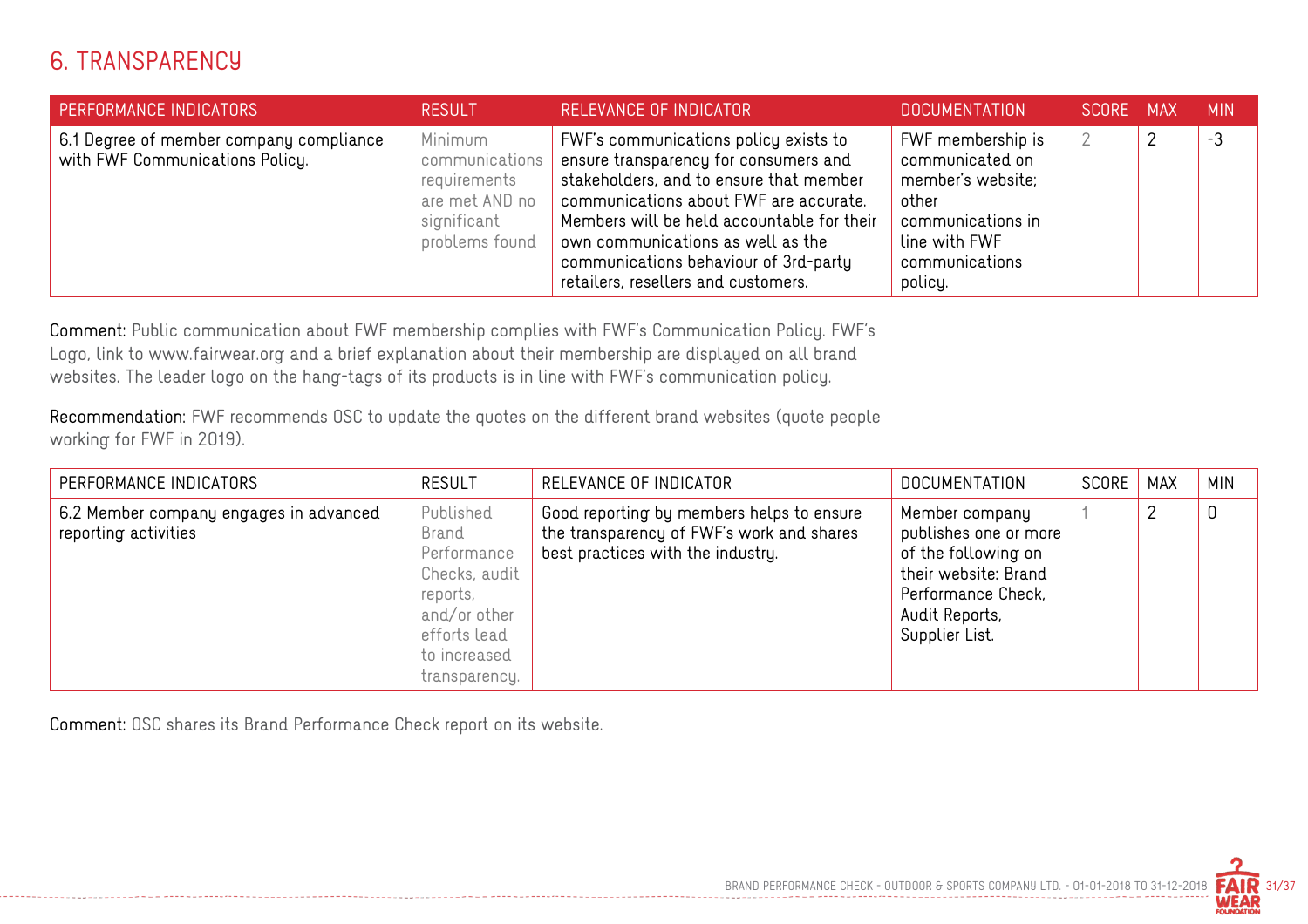OSC endorses the Down Codes and has developed a ' trace your down' checker for the brand Mountain Equipment with information about down suppliers related to animal welfare. OSC does not disclose specific information about production locations.

Recommendation: Considering that the Mountain Equipment website states that: "Our aim is to have the most comprehensive and most transparent auditing system of any outdoor brand, anywhere in the world", OSC could consider disclosure of production location to the public.

| PERFORMANCE INDICATORS                                                                | <b>RESULT</b>                                                                                         | RELEVANCE OF INDICATOR                                                                                                                                                                                                                               | <b>DOCUMENTATION</b>                                                    | SCORE | MAX | <b>MIN</b> |
|---------------------------------------------------------------------------------------|-------------------------------------------------------------------------------------------------------|------------------------------------------------------------------------------------------------------------------------------------------------------------------------------------------------------------------------------------------------------|-------------------------------------------------------------------------|-------|-----|------------|
| 6.3 Social Report is submitted to FWF and is<br>published on member company's website | Complete<br>and accurate<br>report<br>submitted to<br>FWF AND<br>published on<br>member's<br>website. | The social report is an important tool for<br>members to transparently share their efforts<br>with stakeholders. Member companies should<br>not make any claims in their social report<br>that do not correspond with FWF's<br>communication policy. | Social report that is in<br>line with FWF's<br>communication<br>policy. |       |     | -1         |

Comment: OSC has submitted its social report to FWF in time and is in the process to publish the 2018 report on its website.

#### **TRANSPARENCY**

Possible Points: 6

Earned Points: 5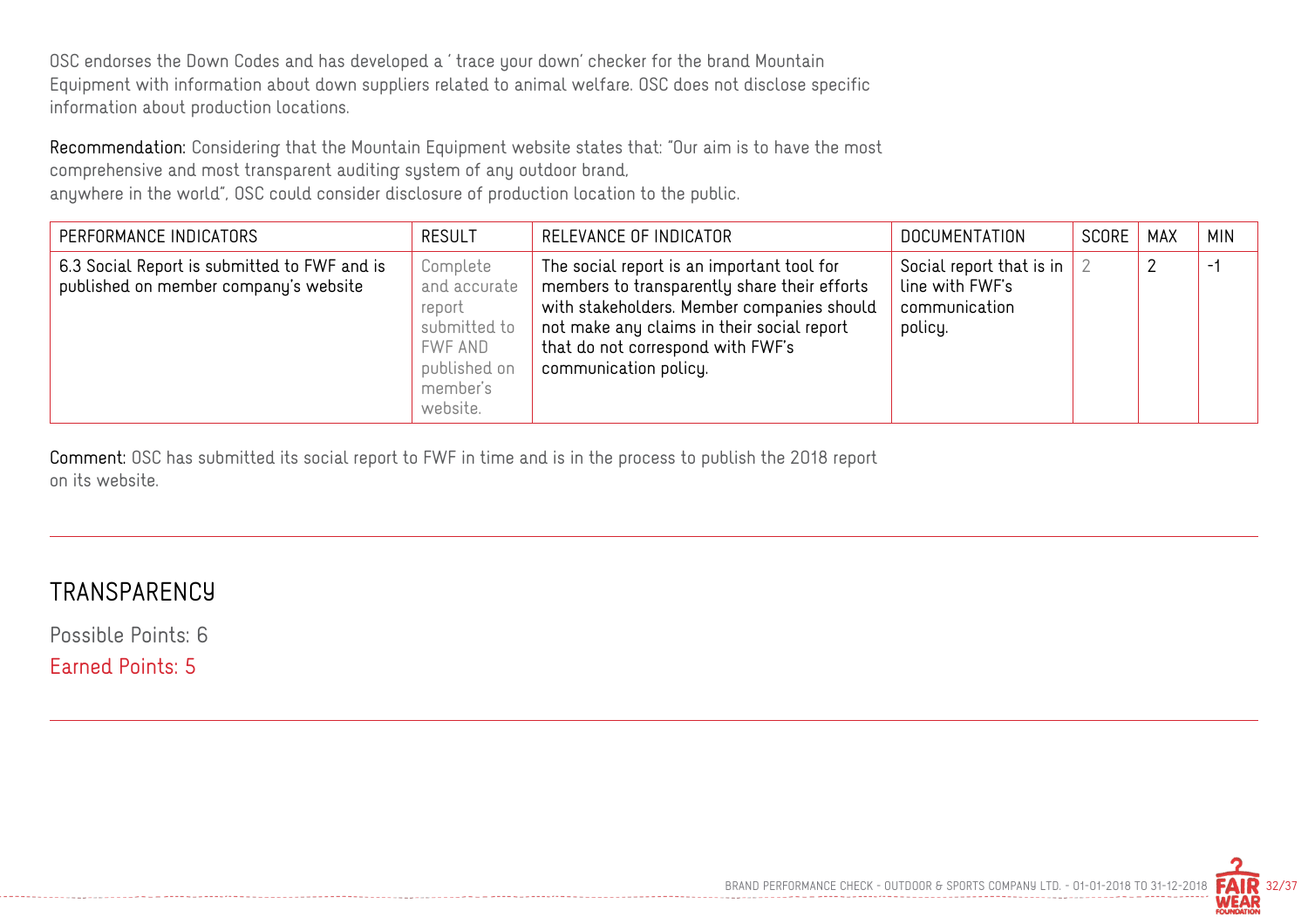## 7. EVALUATION

| PERFORMANCE INDICATORS                                                                                 | <b>RESULT</b> | RELEVANCE OF INDICATOR                                                                                                          | DOCUMENTATION                                              | SCORE MAX | MIN. |
|--------------------------------------------------------------------------------------------------------|---------------|---------------------------------------------------------------------------------------------------------------------------------|------------------------------------------------------------|-----------|------|
| 7.1 Systemic annual evaluation of FWF<br>membership is conducted with involvement of<br>top management | yes           | An annual evaluation involving top<br>management ensures that FWF policies are<br>integrated into the structure of the company. | Meeting minutes,<br>verbal reporting,<br>Powerpoints, etc. |           |      |

Comment: CSR is working closely with management on a day to day basis. Progress on audits and last year's Brand Performance Check score were discussed in management meetings as well.

| PERFORMANCE INDICATORS                                                                                                           | <b>RESULT</b> | RELEVANCE OF INDICATOR                                                                                                                                                                                                          | <b>DOCUMENTATION</b>                                                                                                                          | SCORE | MAX | <b>MIN</b> |
|----------------------------------------------------------------------------------------------------------------------------------|---------------|---------------------------------------------------------------------------------------------------------------------------------------------------------------------------------------------------------------------------------|-----------------------------------------------------------------------------------------------------------------------------------------------|-------|-----|------------|
| 7.2 Level of action/progress made on required<br>changes from previous Brand Performance<br>Check implemented by member company. | 50%           | In each Brand Performance Check report, FWF<br>may include requirements for changes to<br>management practices. Progress on achieving<br>these requirements is an important part of<br>FWF membership and its process approach. | Member company<br>should show<br>documentation<br>related to the specific<br>requirements made in<br>the previous Brand<br>Performance Check. |       | 4   | $-2$       |

Comment: OSC received one requirement during its last Brand Performance Check about monitoring the tail end. Last year four production locations with more than 10% leverage were not monitored. As a consequence of the consolidation policy of OSC, it is no longer active at two of these production locations and at another production location, the leverage is now lower than 10%.

There was one Serbian production location, where OSC started sourcing in 2017, where both in 2017 and 2018, the leverage was more than 10%. For this production location, an audit is planned in 2019. In 2018 the leverage at one of the Bulgarian suppliers was more than 10%. OSC will stop sourcing at this production location as part of its consolidation strategy.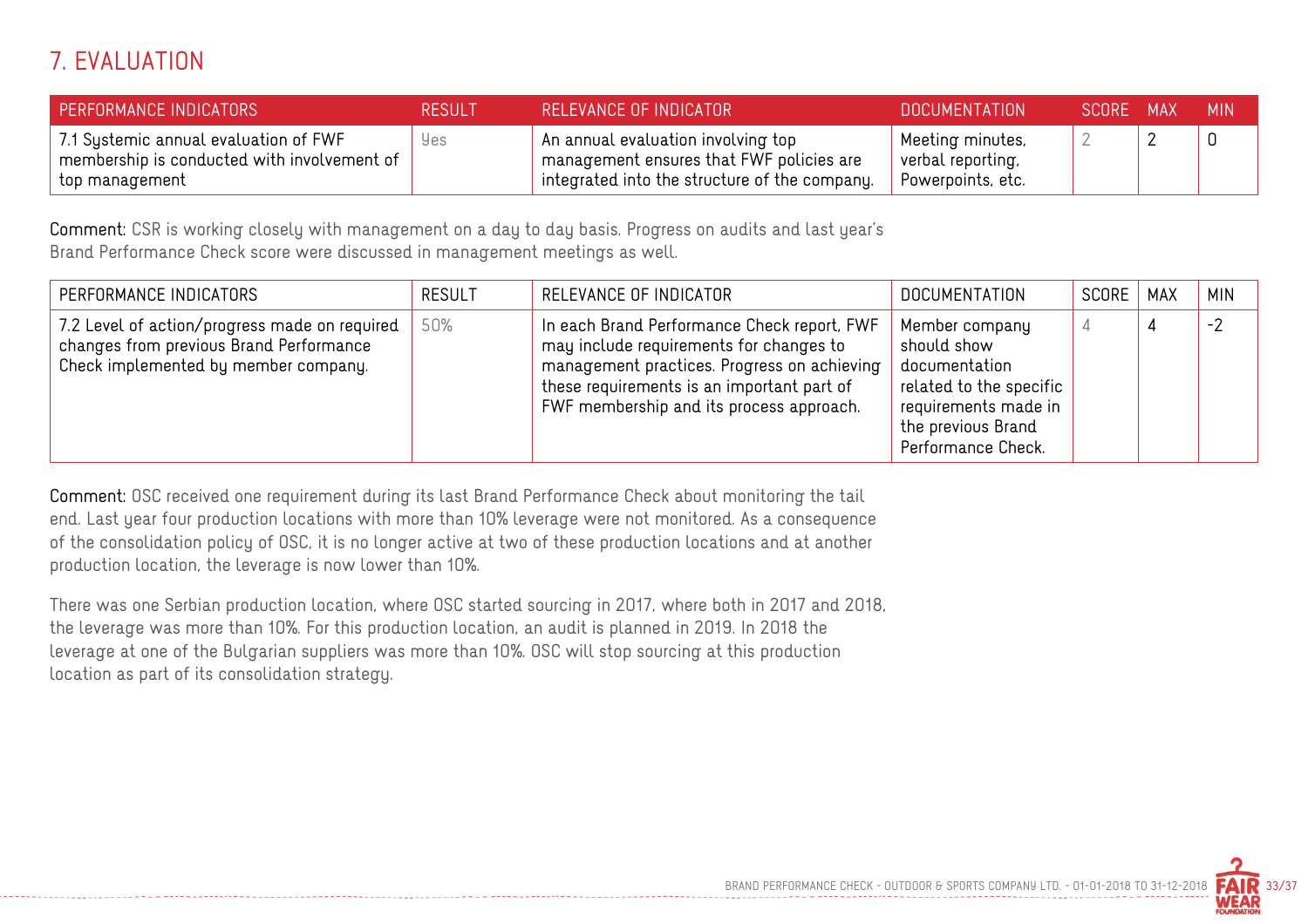## EVALUATION

. . . . . . . . . . . . . .

Possible Points: 6 Earned Points: 6

BRAND PERFORMANCE CHECK - OUTDOOR & SPORTS COMPANY LTD. - 01-01-2018 TO 31-12-2018 34/37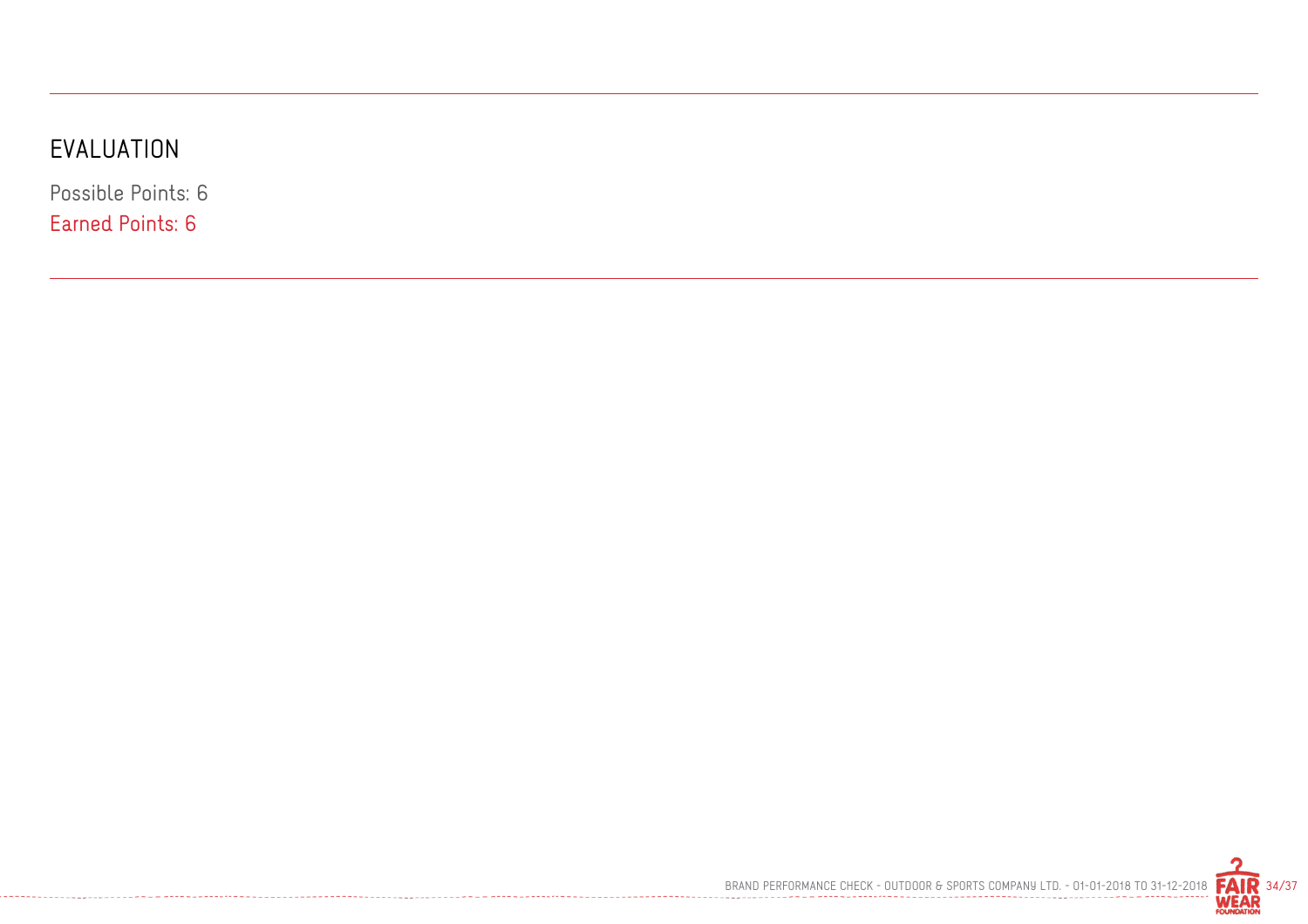## RECOMMENDATIONS TO FWF

1. It would be valuable if FWF is more visible and marketing/communication to talk more about what FWF does.

2. FWF has to improve the working in the CAP reports and use more neutral language and objective terms. For example, the word " falsifying" implies lying and is difficult to communicate. Another description like: " there is no correlation between records and workers interviews" makes CAP follow-up easier

3. Audits from China are often late, which is a barrier for CAP follow-up

4. The database could be more user-friendly

5. The complaint section of the database is difficult to understand and it is not possible to make comments in the database

6. CAPs could be easier and more straight forward; it would be helpful if the size of the CAPs is smaller and better understandable.

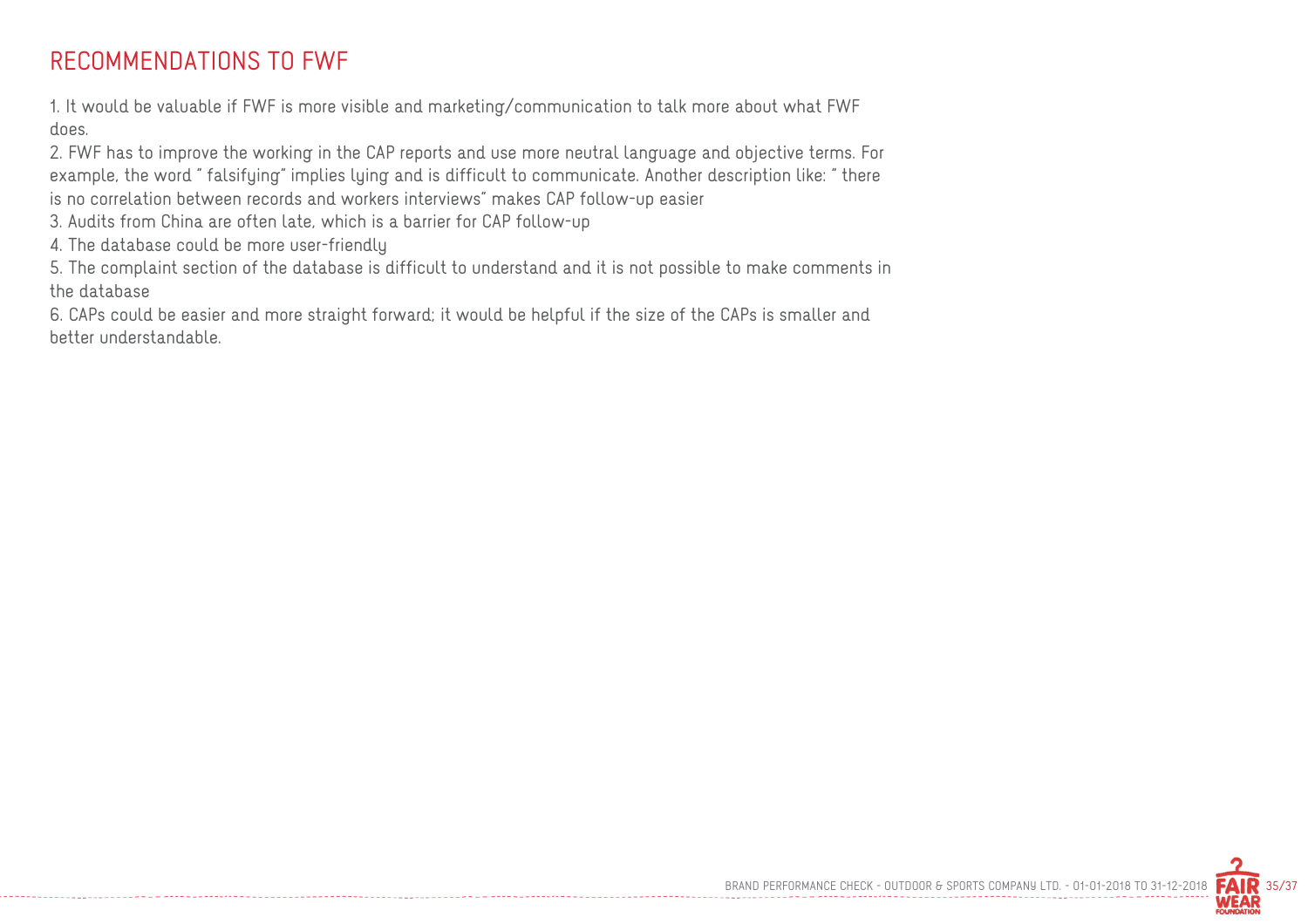## SCORING OVERVIEW

| <b>CATEGORY</b>                | <b>EARNED</b> | <b>POSSIBLE</b> |
|--------------------------------|---------------|-----------------|
| <b>Purchasing Practices</b>    | 31            | 47              |
| Monitoring and Remediation     | 26            | 35              |
| <b>Complaints Handling</b>     | 17            | 17              |
| Training and Capacity Building | 3             | 9               |
| Information Management         |               |                 |
| Transparency                   | 5             | 6               |
| Evaluation                     | 6             | 6               |
| Totals:                        | 95            | 127             |
|                                |               |                 |

BENCHMARKING SCORE (EARNED POINTS DIVIDED BY POSSIBLE POINTS)

75

PERFORMANCE BENCHMARKING CATEGORY

Leader